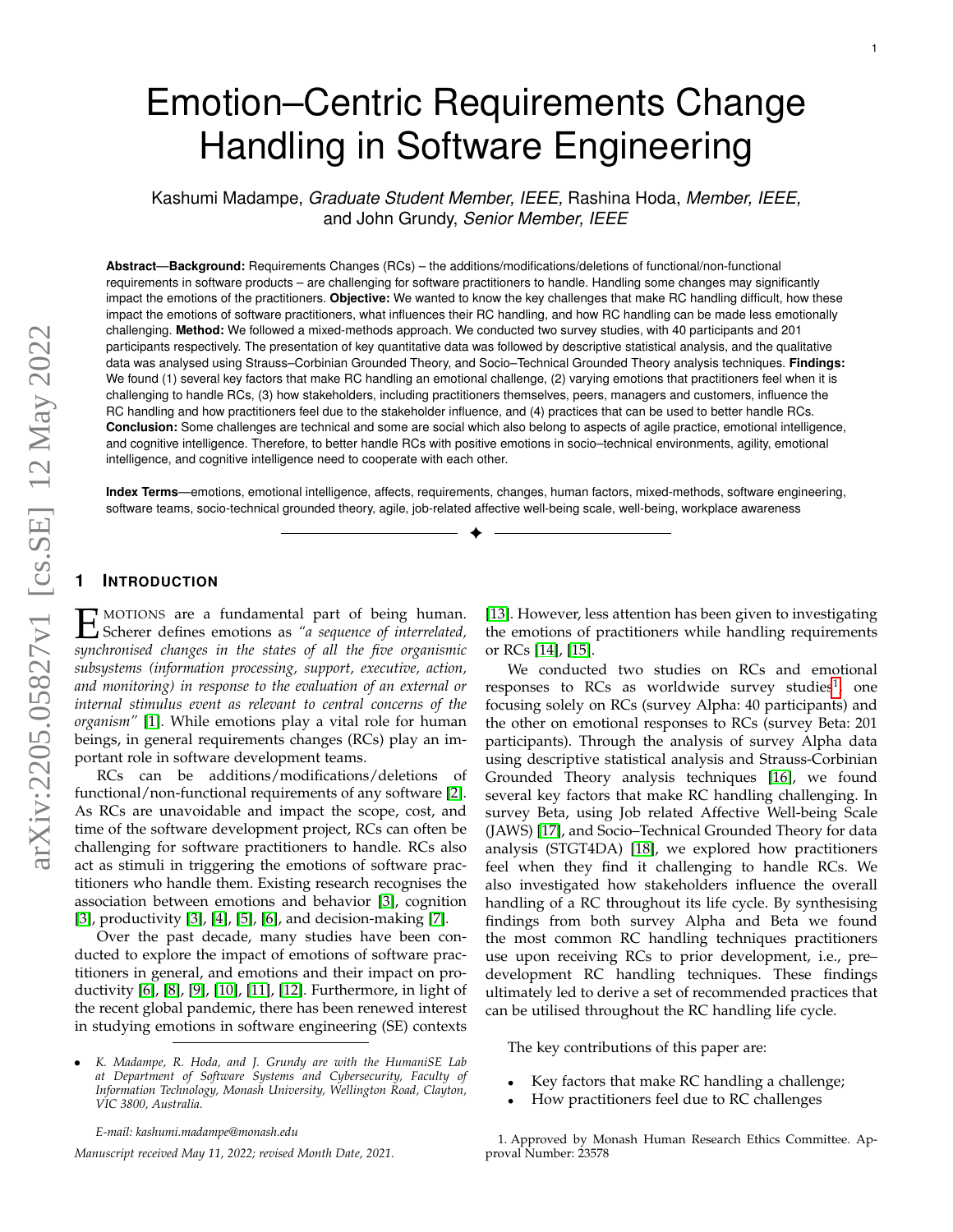- How stakeholders influence practitioners' emotions when handling RCs;
- A number of recommendations for practitioners for a better RC handling experience; and
- A number of future research directions for researchers.

## **2 MOTIVATION, RESEARCH QUESTIONS AND DEF-INITIONS**

#### **2.1 Motivation**

#### *2.1.1 Motivation from Experience*

Imagine Kash, a software developer, who unexpectedly receives an RC to work on. The RCs high *complexity*, high *cascading impact*, large *size*, imprecise/ unclear *definition*, high *priority*, high required *effort*, and difficult/ irregular *access to the customer* made it challenging for Kash to handle the RC. On top of this, *cross–functionality* was forced within her team. All these factors make Kash feel high anxiety and low pleasurable *emotions*. She thinks that if she had some pre–development techniques to use early and some best practices, these could make handling the RC easier. This could also arouse higher pleasurable emotions in her RC handling work. We wanted to help software practitioners like Kash by better understanding their emotional responses to RCs, and then providing such guidance when they go about handling RCs.

#### *2.1.2 Motivation from Related Work*

**RC Handling in Agile Contexts.** Given that agile being widely used in software development, secondary studies on agile requirements engineering, practices, and challenges highlight that studies on functional and non-functional requirements, process support and management, process quality and improvement, requirement negotiation, and acceptance tests have been studied extensively [\[19\]](#page-14-1). Also, studies on benefits of agile RE over traditional RE as a research area is saturated [\[20\]](#page-14-2), studies on user and stakeholder involvement are in a high volume [\[21\]](#page-14-3), and requirement prioritisation and testing before coding have been studied widely [\[22\]](#page-14-4). However, studies on changes in requirements [\[19\]](#page-14-1), and change management lacks attention in research [\[20\]](#page-14-2), [\[21\]](#page-14-3), [\[22\]](#page-14-4).

**Emotions in Software Engineering.** According to Muller and Fritz, the reasons for increase in emotions/progress during software development are, localising relevant code, better understanding of parts of the code, clear next steps, writing code, and having new ideas. And, the reasons for decreases in emotions/progress are, difficulty in understanding how parts of the code/API work, difficulty in localising relevant code, not being sure about next steps, realising that hypothesis on how code works is wrong, and missing/insufficient documentation [\[7\]](#page-13-6). Furthermore, a negative link exists between hurry and number of commits, a negative relationship exists between social interaction and hindered work well-being [\[23\]](#page-14-5), and emotions of a technical question impacts the probability of obtaining satisfying answers [\[24\]](#page-14-6). Security related discussions on GitHub contain more negative emotions than other discussions [\[25\]](#page-14-7). Also, frustration is felt most often during software development

[\[9\]](#page-13-8). This lowers productivity, while anger increases productivity, enthusiasm increases productivity, and emotions transit from frustration  $\rightarrow$  anger  $\rightarrow$  contentment  $\rightarrow$  enthusiasm [\[9\]](#page-13-8). Anxiety and nervousness are felt when presenting and satisfaction and enjoyment are felt when coding [\[26\]](#page-14-8). However, emotional awareness increases developer's progress by mitigating negative emotions [\[27\]](#page-14-9). In summary, research has been done on exploring emotions in SE in general during/ post development [\[28\]](#page-14-10), [\[29\]](#page-14-11), [\[30\]](#page-14-12), [\[5\]](#page-13-4), [\[27\]](#page-14-9), [\[31\]](#page-14-13), [\[32\]](#page-14-14), [\[33\]](#page-14-15), [\[25\]](#page-14-7), [\[12\]](#page-13-11), [\[24\]](#page-14-6), [\[34\]](#page-14-16), including how emotions impact productivity [\[9\]](#page-13-8), [\[10\]](#page-13-9), [\[8\]](#page-13-7), progress [\[35\]](#page-14-17), [\[7\]](#page-13-6), and how practices impact the emotions [\[26\]](#page-14-8), relationship between emotions and problem solving [\[11\]](#page-13-10), and relationship between affective states and software metrics [\[23\]](#page-14-5). However, research on emotions during requirements engineering activities, including while handling RCs is extremely limited [\[36\]](#page-14-18), [\[14\]](#page-13-13), [\[15\]](#page-13-14).

#### **2.2 Research Questions**

The key research questions that we wanted to answer in this study are:

- **RQ1. What are the factors that make RC handling a challenge?** We were interested in understanding "what" makes the RC handling a challenge. We conducted survey Alpha to answer this research question.
- **RQ2. How do practitioners feel when it is challenging to handle RCs?** We wanted to know how practitioners feel various emotions when they handle RCs. The open–ended questions in Survey Beta resulted in details about how practitioners feel when it is challenging for them to handle their RCs.
- **RQ3. How do stakeholders influence the handling of RCs emotionally and how do software practitioners feel about this influence?** The open–ended questions in survey Beta illuminated how stakeholders influence the overall handling of RCs, and how practitioners feel about their influence on handling of RCs. As we identified a range of key stakeholders – practitioner, peers in the team, manager, and customers – we further breakdown this research question to sub– research questions:
	- *RQ3.1. How do practitioners themselves influence the handling of RCs?*
	- *RQ3.2. How do peers in the team influence the handling of RCs?*
	- *RQ3.3. How do team managers influence the handling of RCs?*
	- *RQ3.4. How do customers influence the handling of RCs?*
- **RQ4. How do practitioners approach handling RCs while managing emotions?** We asked about the techniques practitioners use to handle RCs and make their RC handling more emotionally easier. This emerged from the answers given to the open–ended questions in both surveys.

#### **2.3 Definitions**

We use the terms presented in Table [1](#page-2-0) throughout the paper. The cited definitions are directly from the sources and not paraphrased.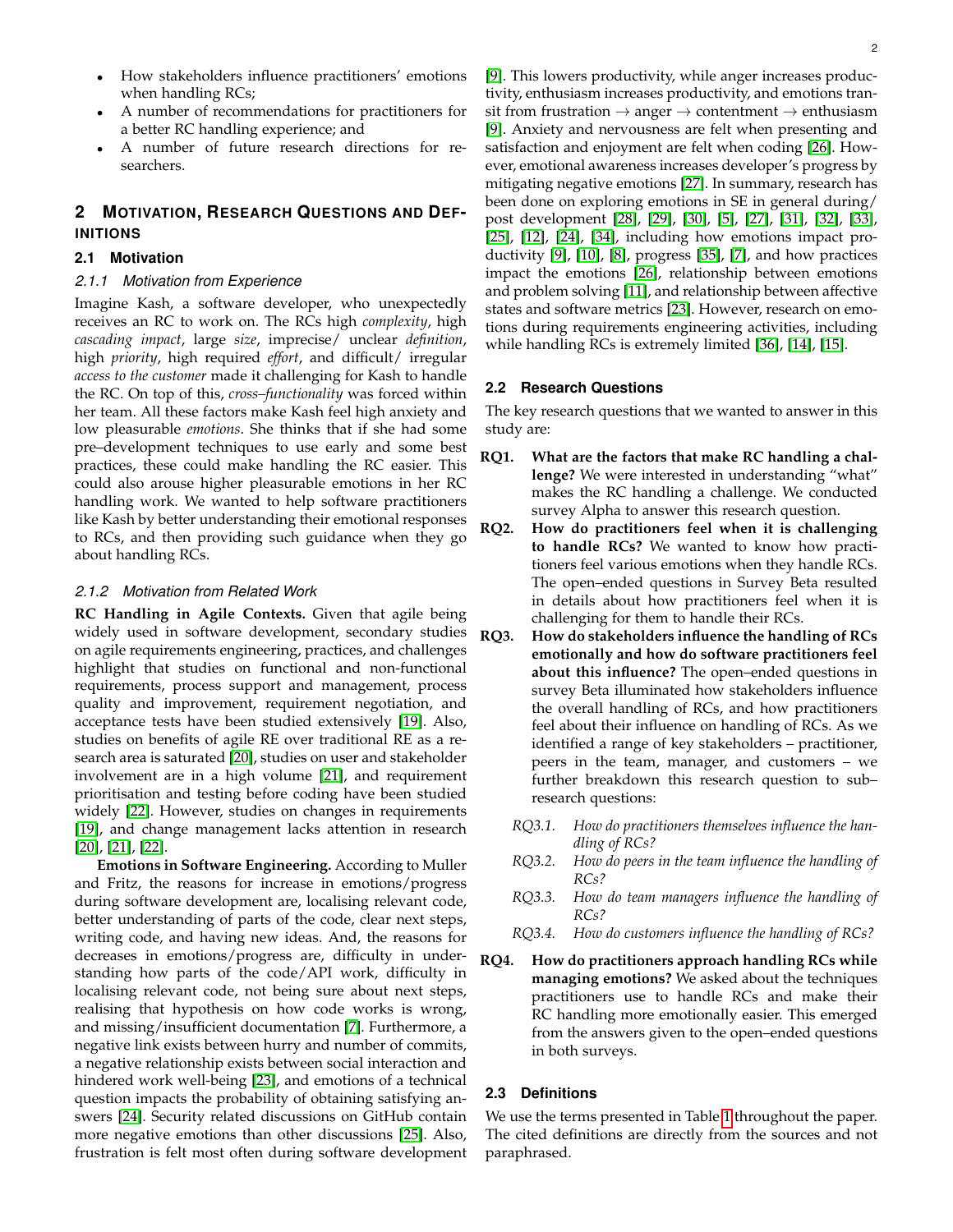TABLE 1 Definitions of Key Terms Used

<span id="page-2-0"></span>

| Term                   | Definition                                                                                                                                                                                                                                                                                                           |
|------------------------|----------------------------------------------------------------------------------------------------------------------------------------------------------------------------------------------------------------------------------------------------------------------------------------------------------------------|
| Agility                | Carrying out agile practices such as collaboration,<br>self-organisation, and cross-functionality                                                                                                                                                                                                                    |
| Cognitive intelligence | Ones abilities to learn, remember, reason, solve<br>problems, and make sound judgments, particularly<br>as contrasted with emotional intelligence [37]                                                                                                                                                               |
| Emotion                | A sequence of interrelated, synchronised changes<br>in the states of all the five organismic subsystems<br>(information processing, support, executive, action,<br>and monitoring) in response to the evaluation of an<br>external or internal stimulus event as relevant to<br>central concerns of the organism [1] |
| Emotional intelligence | Type of intelligence that involves the ability to<br>process emotional information and use it in<br>reasoning and other cognitive activities [37]                                                                                                                                                                    |
| Emotion regulation     | Any process that decreases, maintains, or<br>increases emotional intensity over time, thereby<br>modifying the spontaneous flow of emotions<br>[38], [39], [40]                                                                                                                                                      |
| Emotion response       | An emotional reaction, such as happiness, fear,<br>or sadness, to give a stimulus [37]                                                                                                                                                                                                                               |
| Empathy                | Understanding a person from his or her frame of<br>reference rather than ones own, or vicariously<br>experiencing that persons feelings, perceptions,<br>and thoughts [37]                                                                                                                                           |
| Requirements Change    | Additions/modifications/deletions of functional/<br>non-functional requirements in a software project [2]                                                                                                                                                                                                            |

## **3 STUDY DESIGN**

We conducted two studies (survey Alpha and Beta) to gain an in–depth understanding of how RCs arise during software development (Alpha) and how practitioners emotionally respond to these RCs (Beta). Replication packages including the questionnaires and data for both survey Alpha and survey Beta are available online<sup>[2](#page-2-1)</sup>. Fig [1](#page-3-0) outlines the conduct of the studies, further explained in detail below and in the upcoming sub–sections.

**Survey Alpha.** First, we developed the survey questionnaire (Section [3.2\)](#page-2-2), then conducted a pilot study to receive feedback and better refine the survey questions. Then we collected data on *RCs* (Section [3.4\)](#page-3-1). The collected data followed a descriptive statistical analysis (quantitative data) and Strauss–Corbinian Grounded Theory analysis (qualitative data) (Section [3.5\)](#page-4-0). The findings from this analysis answered RQ1.

**Survey Beta.** Survey Beta started with selecting an emotion scale appropriate for our study (Section [3.3\)](#page-2-3). Then, similar to survey Alpha, we developed the survey (Section [3.3\)](#page-2-3), and conducted the pilot study to refine the survey questionnaire. After this step, we collected data on *emotional responses to RCs* (Section [3.4\)](#page-3-1). We then used descriptive statistical analysis (quantitative data), and Socio–Technical Grounded Theory analysis and Job related Affective Well– being Scale (qualitative data) to analyse the data. This analysis resulted in answering RQ2 and RQ3.

#### **3.1 Survey Questionnaire Development**

We developed both questionnaires of survey Alpha and Beta by following Kitchenham et al.'s [\[41\]](#page-14-23), [\[42\]](#page-14-24), and Punter

et al.'s [\[43\]](#page-14-25) guidelines. Both questionnaires had questions on demographic information, project information, and team information of the participants. The rest of the questions of survey Alpha focused on RCs and the survey Beta focused on emotional responses to RCs. We used *Qualtrics*[3](#page-2-4) as the survey platform in both cases.

#### <span id="page-2-2"></span>**3.2 Survey Alpha**

The complete survey questionnaire of survey Alpha is available in the replication package. In Fig. [2](#page-3-2) we present the question that we used to answer RQ1 and RQ4. The participants were allowed to choose their choices from the closed–ended question, and also they had the opportunity to give their opinions through the open–ended question.

To develop the choices for the closed–ended question, we consulted literature, our previous interview–based study, and our own collective industry experience. We considered *complexity, cascading impact, size of RC, effort required, definition, priority,* and *access to customer* as the factors that make RC handling challenging. According to Boehm [\[44\]](#page-14-26), *complexity* is one of the important drivers in software cost. We combined requirements dependability and change conflicts with existing requirements, which are considered as challenges in RC management in general [\[45\]](#page-14-27) as *cascading impact*. Furthermore, we derived *access to customer* from a previous interview–based study we conducted and also adapted from Hoda et al.'s work [\[46\]](#page-14-28) and Anwer et al.'s work [\[45\]](#page-14-27) along with *prioritisation* as prioritisation is a challenge in RC management in general. Other metrics: size of RC, effort required, and definition were hypothesised based on experience. Complexity, cascading impact, effort required, and priority followed the dimensions "low, medium, high".

We used "small, medium", and "large" as the dimensions for *size of RC*. The dimensions "imprecise or unclear, doesn't matter", and "precise and clear" were used for the factor *definition*. Difficult or irregular, doesn't matter, and easy and regular were used for the factor *access to customer*.

#### <span id="page-2-3"></span>**3.3 Survey Beta**

In order to describe and capture emotional responses to RCs, we needed a set of emotions and scale to capture them. We evaluated 20 well-established emotion scales from psychology – the 15 as described in [\[47\]](#page-14-29), as well as PANAS [\[48\]](#page-14-30), SPANE [\[49\]](#page-14-31), JES [\[50\]](#page-14-32), DEQ [\[51\]](#page-14-33), and JAWS [\[17\]](#page-13-16). We compared their categorisation of emotions and their applicability for use to describe practitioners' emotional responses to RCs. Through our analysis, we found 3 scales – Discrete Emotions Questionnaire (DEQ), Job Emotion Scale (JES), and Job-related Affective Well-being Scale (JAWS) – to be appropriate scales for use in our study. We found these scales as appropriate for study as the majority of the emotions given in these scales are commonly felt in software engineering contexts given our own industrial experience, whereas other scales consist of less common emotions felt in software engineering contexts. From our own industrial experience, we decided not to use DEQ as we came across certain emotions that were irrelevant for software development teams (e.g.: "terror" and "craving"). In our previous

<span id="page-2-4"></span>3. https://www.qualtrics.com/

<span id="page-2-1"></span><sup>2.</sup> https://github.com/users/kashumi-m/projects/1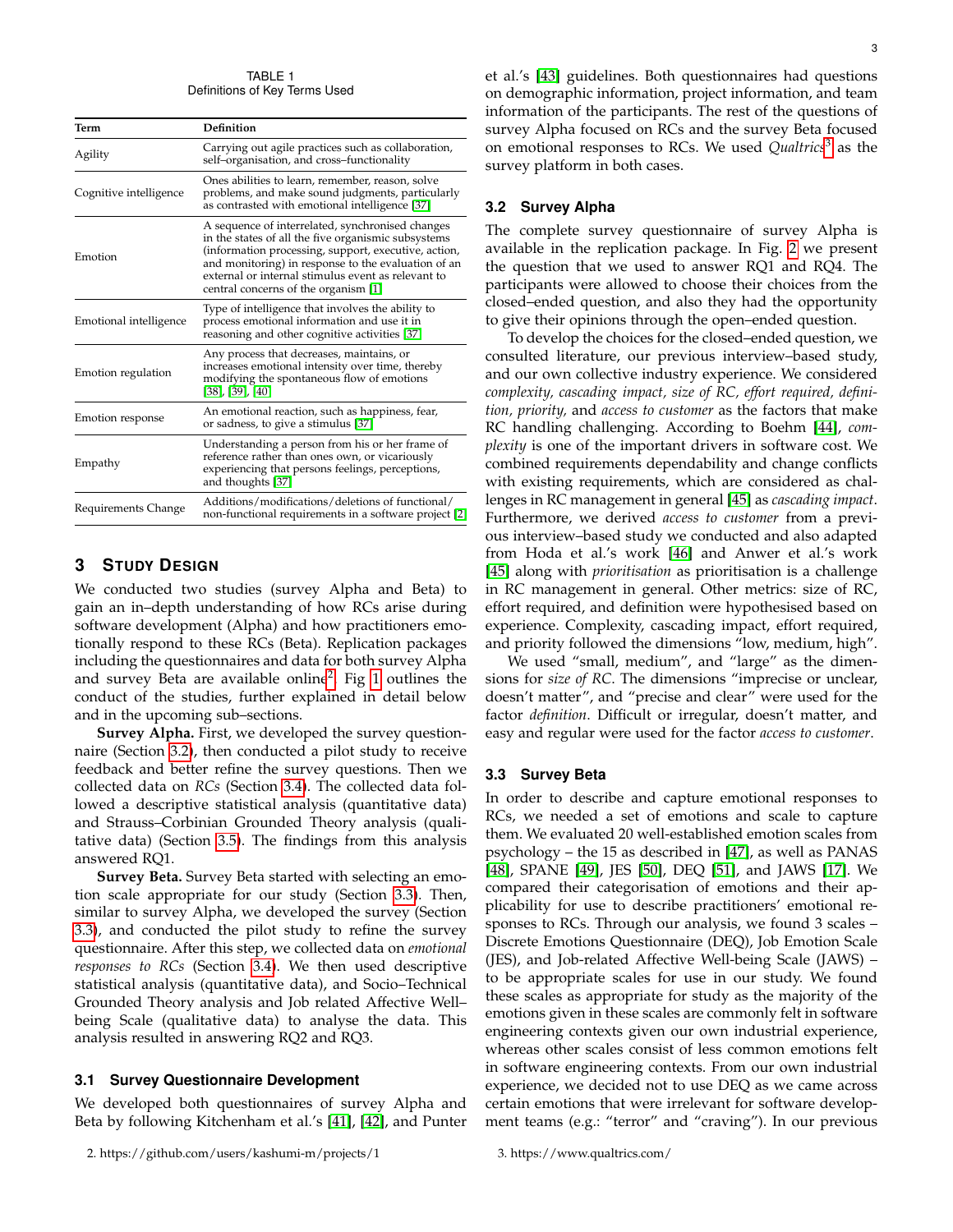

<span id="page-3-0"></span>Fig. 1. Our Approach

Considering the main duties of your role in the specfic (current/past) project a requirements change becomes challenging to you when its, (Select all that apply)

| Complexity is                                                                                        | Low               | Medium                 | High           |
|------------------------------------------------------------------------------------------------------|-------------------|------------------------|----------------|
|                                                                                                      |                   |                        |                |
| Cascading impact is                                                                                  | Low               | Medium                 | High           |
|                                                                                                      |                   |                        |                |
| Priority is                                                                                          | <b>LOW</b>        | Medium                 | High           |
|                                                                                                      |                   |                        |                |
| Effort required (in terms of time) is                                                                | Low               | Medum                  | High           |
|                                                                                                      |                   |                        |                |
| Size is                                                                                              | Small             | Medium                 | Large          |
|                                                                                                      |                   |                        |                |
| Definition is                                                                                        | Precise and Clear | Imprecise or Unclear   | Doesn't Matter |
|                                                                                                      |                   |                        |                |
| Access to Customer is                                                                                | Easy and Regular  | Difficult or Irregular | Doesn't Matter |
|                                                                                                      |                   |                        |                |
|                                                                                                      |                   |                        |                |
|                                                                                                      |                   |                        |                |
|                                                                                                      |                   |                        |                |
| Any other factor that makes requirements changes <b>challenging</b> to you to work on other than the |                   |                        |                |
| above?                                                                                               |                   |                        |                |
|                                                                                                      |                   |                        |                |
|                                                                                                      |                   |                        |                |
|                                                                                                      |                   |                        |                |
|                                                                                                      |                   |                        |                |
|                                                                                                      |                   |                        |                |

<span id="page-3-2"></span>Fig. 2. Survey Alpha: Question on RC Challenging Factors

work [\[14\]](#page-13-13), we used JES which consists of 16 emotions. However, we wanted to gain a more comprehensive understanding of emotional responses to RCs. Therefore, finally we decided to use JAWS which has been used widely to assess emotional reactions of people to their jobs. As our survey Beta questionnaire asked the participants to respond to the questions by thinking of the current or most recent project they worked on, we found JAWS likely to be the most appropriate emotion scale for our study.

JAWS has two forms: long form (30 emotions) and short form (20 emotions). We utilised the short form which the authors of JAWS claim as the form that is most commonly used [\[52\]](#page-14-34). The 20 emotions in JAWS are categorised into 4 sub-scales along the dimensions: pleasure and arousal (intensity). The sub-scales are namely, High pleasurable-High arousal (High<sup>2</sup>), High pleasurable-Low Arousal (High<sup>1</sup>), Low pleasurable-High Arousal (Low<sup>1</sup>),

TABLE 2 Job-related Affective Well-being Scale Sub-Scales

<span id="page-3-3"></span>

| Sub Scale                              | Emotion                                                                                            |
|----------------------------------------|----------------------------------------------------------------------------------------------------|
| High <sup>2</sup><br>High <sup>1</sup> | Energetic, Excited, Ecstatic, Enthusiastic, Inspired<br>At-ease, Calm, Content, Satisfied, Relaxed |
| Low <sup>1</sup><br>Low <sup>2</sup>   | Angry, Anxious, Disgusted, Frightened, Furious<br>Bored, Depressed, Discouraged, Gloomy, Fatigued  |

and Low pleasurable-Low Arousal (Low<sup>2</sup>). We abbreviated the sub-scales as above by making the abbreviation central to the pleasure. i.e., for example, when both pleasure and arousal are high, we abbreviated it as high $^2$ ; otherwise high $^1$ . The emotions under each sub-scale are given in Table [2.](#page-3-3) The scale allows the participants to select one of the following five choices choice per emotion: *never, rarely, sometimes, quite often,* and *extremely often*.

After we selected the emotion scale to use, we developed the questionnaire for survey Beta, available in the replication package. The open–ended questions that were used to answer RQ2 followed this approach. First, we allowed participants to indicate how they feel when handling RCs through a closed–ended question (complete JAWS scale). Then, upon the selection of their emotions in that question, they were prompted with open–ended questions representing the sub–scales of the emotions in JAWS. This is illustrated in Fig. [3.](#page-4-1)

#### <span id="page-3-1"></span>**3.4 Data Collection**

The data collection steps we followed during the two survey studies are summarised in Table [3.](#page-5-0) First we conducted pilot studies (as a part of the study design), then refined the questionnaire based on the feedback we received from pilot study participants, and finally recruited participants through various techniques. The key difference between the data collection techniques used in the surveys was the sampling methods used (DC 3.1. and DC 3.2.). In survey Alpha (40 participants), we used convenience sampling due to convenient access to participants, time and budget constraints. In survey Beta (201 participants), we used random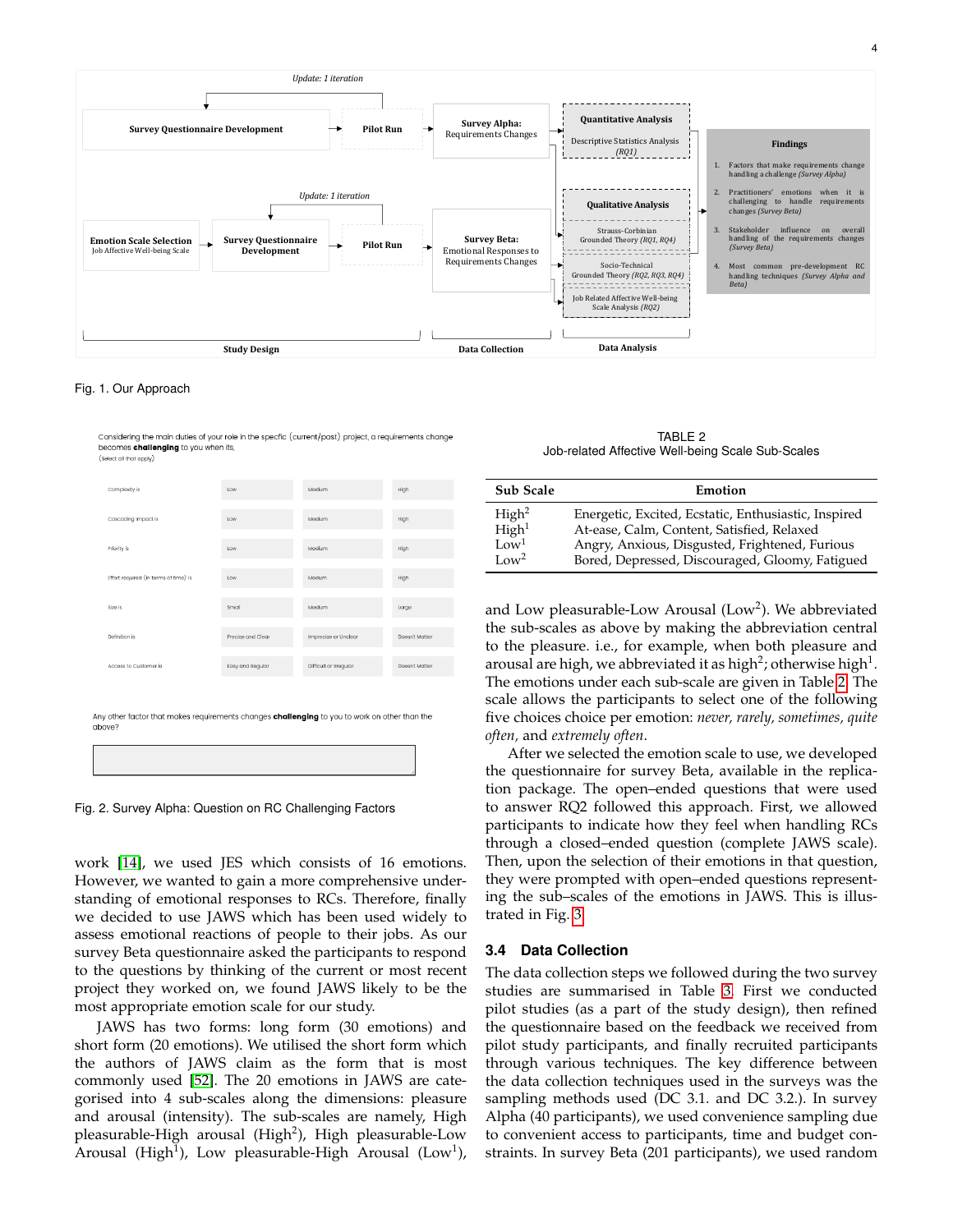

Fig. 3. Survey Beta: Prompting Open–ended Questions based on the Emotions Selected in the Closed–ended Question

<span id="page-4-1"></span>sampling first to get a sample to represent the survey development population (as in [\[53\]](#page-14-35) 18.9 M in 2019; sample size required=385 participants) and then purposive sampling to have fair geographical distribution and gender distribution. However, in survey Beta, we did not collect data from 385 participants as the data we collected met our requirement on saturation of quantitative data collected, i.e., when we identified the most common emotions felt during RC handling (results are given in [\[15\]](#page-13-14)), where no more data collection was necessary. We did not collect any identifiable information such as personal information from the participants, except from the participants who provided their details voluntarily for the participation in future studies.

#### <span id="page-4-0"></span>**3.5 Data Analysis**

The data analysis steps we followed are given in Table [4.](#page-5-1) Survey Alpha and Beta followed different approaches in data analysis.

*Quantitative Analysis (DA1):* Quantitative analysis where descriptive statistical analysis was done for quantitative data collected via both surveys. However, we only report the quantitative analysis of survey Alpha findings (using *Microsoft Excel*) here, as survey Beta quantitative analysis findings (using *Python*) are out of the scope of this paper, and are presented in [\[15\]](#page-13-14).

*Qualitative Analysis (DA2):* Qualitative analysis approaches in the 2 surveys are different from each other – survey Alpha focused only on RCs, and survey Beta focused on both emotions and RCs. Survey Alpha only followed the open coding and constant comparison techniques of Strauss–Corbinian Grounded Theory (GT) [\[16\]](#page-13-15) (using *Microsoft Excel*). We used Strauss–Corbinian GT due to its structured approach of data analysis and our previous experience in using it. By the time of the first study, STGT4DA was not

introduced yet. Therefore, STGT4DA was not used in survey Alpha.

In survey Beta, we followed a combined qualitative approach of JAWS analysis and open coding and constant com-parison techniques as in STGT4DA [\[18\]](#page-14-0) (using MAXQDA<sup>[4](#page-4-2)</sup> majorly and *Microsoft Excel* as needed). We used STGT4DA due to its suitability to apply in socio–technical studies, its similarity to Strauss–Corbinian GT data analysis techniques where we had previous experience in, and our interest in applying it. Since the open coding and constant comparison techniques are the same in Strauss–Corbinian GT and STGT4DA, here we only explain the combined qualitative data analysis approach we took in Survey Beta. Below, we further explain the analysis through examples.

*DA2.1. JAWS analysis:* As the open–ended questions were developed to allow participants to report their experiences in feeling the specific emotions as given in the question (emotion sub–scale of JAWS), the participants used the exact terms of emotions as in JAWS. In cases where the participants did not mention the emotion, we considered that they felt the emotions in that particular sub–scale in general. For example, we extracted the emotion "anxious" from raw data ""*Anxious when I feel the new technology is difficult to learn*".

*DA2.2. STGT analysis:* STGT served our analysis in two key ways. (1) It helped us in identifying the evidence in survey Beta data for emotions for RC handling challenging factors found in survey Alpha. As given in Table [8,](#page-16-0) we found evidence for each RC challenging factor along their dimensions using STGT4DA. For example, when participant  $\beta$ P94 answered the question on when he felt high $^2$  emotions as "*when the implementation turns out to be less complex than initially specified*", we were able to know that when complexity (challenging factor) is low (dimension),  $\beta P94$  felt high<sup>2</sup> emotions in general. However, we found these organically, i.e., we did not force the findings to emerge but later on aided in identifying evidence for RC challenging factors in survey Beta. (2) emergence of pre–development techniques and stakeholder factors in survey Beta.

We first open coded the qualitative data (interpreted the data in small, meaningful chunks of words). We then compared these codes using constant comparison and produced concepts where similar codes were grouped together. Constant comparison was applied again on concepts to produce sub–categories. After sub–category creation, we repeated the same to produce categories. For example, raw data "*Anxious when I feel the new technology is difficult to learn*" yielded in the code "difficulty in learning [new technology]" which we compared with similar codes to produce the concept "difficulty in learning/ acquiring new knowledge, followed by the sub-category "practitioner–related factors" and the category "stakeholder factors".

*DA3. Data synthesis:* Memoing can take different forms (verbal, textual, visual). Here we used visual memos as it was easy to uncover the connections between the findings of the two studies. We observed the findings from a socio– technical perspective, and that allowed us to identify the connection between the findings. We found the challenging factors of effort, cross-functionality within the team, and

<span id="page-4-2"></span><sup>4.</sup> https://www.maxqda.com/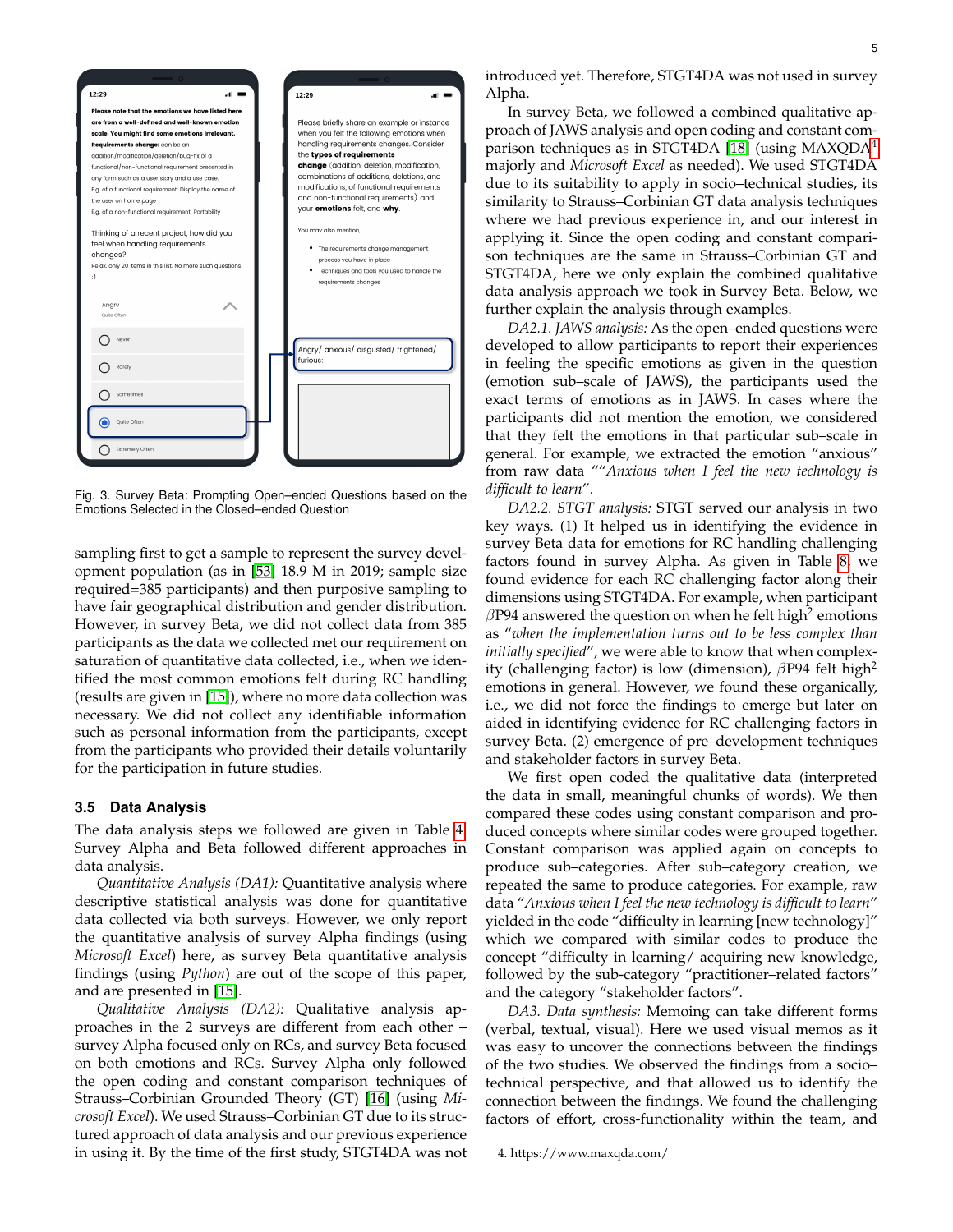#### TABLE 3 Data Collection

<span id="page-5-0"></span>

|                 | <b>Steps</b>                                                                                                                                          | Survey Alpha                                                                                        | Alpha Participants                                        | <b>Survey Beta</b>                                                                                                                                                                                     | <b>Beta Participants</b>                                                     |
|-----------------|-------------------------------------------------------------------------------------------------------------------------------------------------------|-----------------------------------------------------------------------------------------------------|-----------------------------------------------------------|--------------------------------------------------------------------------------------------------------------------------------------------------------------------------------------------------------|------------------------------------------------------------------------------|
| DC1.            | Conduct pilot study<br>Qualification criteria: Experience in<br>software development industry                                                         | М                                                                                                   | 4 participants<br>(2 Research Fellows;<br>2 PhD students) | M                                                                                                                                                                                                      | 2 participants<br>(2 PhD students)                                           |
| DC <sub>2</sub> | Refine the survey questionnaire based<br>on feedback received from<br>pilot study participants                                                        | • Changed the survey title to stay<br>in layman terms<br>• Changed the estimated completion<br>time |                                                           | Changed the estimated<br>completion time                                                                                                                                                               |                                                                              |
| DC3.            | Recruit participants                                                                                                                                  |                                                                                                     |                                                           |                                                                                                                                                                                                        |                                                                              |
| DC3.1.          | Post the survey link on professional<br>software development groups<br>and in our profiles on social media<br>such as LinkedIn, Twitter, and Facebook | М                                                                                                   |                                                           | M                                                                                                                                                                                                      | 42 participants                                                              |
| DC3.2.          | Sending the survey link to our known<br>contacts in the software<br>development industry                                                              | М                                                                                                   |                                                           | M                                                                                                                                                                                                      | (Random sampling:<br>37 participants; purposive<br>sampling: 5 participants) |
| DC3.3.          | Using other recruitment techniques                                                                                                                    | Agile Alliance posting the survey<br>link on their<br>LinkedIn, Twitter, and Facebook<br>channels   | 40 participants<br>(Convenience sampling)                 | Recruiting participants<br>through Amazon<br>Mechanical Turk<br>Qualification criteria:<br>• Employment Industry -<br>Software and<br><b>IT Services</b><br>• Job Function - Information<br>Technology | 159 participants<br>(Purposive sampling)                                     |
|                 | Collected data relavant to this paper                                                                                                                 | <b>Ouantitatve and Oualitative data</b>                                                             |                                                           | <b>Oualitative</b> data                                                                                                                                                                                |                                                                              |

TABLE 4 Data Analysis

<span id="page-5-1"></span>

|                   | <b>Step</b>                                                                                                                                           | Survey Alpha                                                                          | <b>Survey Beta</b>                                                                                                                                                                                                         |  |
|-------------------|-------------------------------------------------------------------------------------------------------------------------------------------------------|---------------------------------------------------------------------------------------|----------------------------------------------------------------------------------------------------------------------------------------------------------------------------------------------------------------------------|--|
| DA1.              | Quantitative analysis                                                                                                                                 | Descriptive statistical analysis:<br>Validation of pre-defined RC challenging factors | $N/A$ to this paper                                                                                                                                                                                                        |  |
|                   |                                                                                                                                                       | RQ answered: RQ1                                                                      |                                                                                                                                                                                                                            |  |
| DA <sub>2</sub> . |                                                                                                                                                       | Strauss-Corbinian GT data analysis techniques -                                       | DA2.1. JAWS: Emotion extraction from raw data                                                                                                                                                                              |  |
|                   | open coding and constant comparison: Further RC<br>challenging factors, most common pre-development<br>RC handling techniques<br>Qualitative analysis |                                                                                       | DA2.2. STGT4DA – open coding and constant<br>comparison: stakeholder factors of<br>emotional responses to RCs, emotional responses<br>to RC challenging factors,<br>most common pre-development<br>RC handling technniques |  |
|                   |                                                                                                                                                       | RQ answered: RQ1, RQ4                                                                 | RQ answered: RQ2, RQ3, RQ4                                                                                                                                                                                                 |  |
| DA3.              | Data synthesis of findings from                                                                                                                       | STGT4DA – memoing through visual memos (diagrams): Conceptual model                   |                                                                                                                                                                                                                            |  |
|                   | survey Alpha and survey Beta                                                                                                                          | The relationship between the findings                                                 |                                                                                                                                                                                                                            |  |

access to the customer related to the stakeholders. The conceptual model representing the relationships between the findings from survey Alpha and survey Beta is given in Fig. [5.](#page-11-0)

## **4 PARTICIPANT AND PROJECT CONTEXT**

#### **4.1 Demographic Data of Participants**

A summary of demographic data of participants for both surveys is given in Table [5.](#page-6-0) The majority of survey Alpha participants represented Asia (N=26; 65%) whereas the majority of survey Beta participants represented North America (N=96; 47.78%). The most commonly played role of both surveys' participants was developer (Alpha (N=18; 45%); Beta (N=75; 37.31%)). Survey Alpha participants had a mean total experience of 8.74 years (min(total experience)=1 year; max(total experience)=30 years), and a mean total agile experience of 4.4 years (min(total agile experience)=1 year; max(total experience)=20 years). Survey Beta participants had a mean total experience of 7.8 years (min(total experience)=1 year; max(total experience)=35 years), and a mean total agile experience of 5.12 years (min(total agile experience)=0 years; max(total experience)=20 years).

#### **4.2 Project and Team Information of Participants**

A summary of project and team information for both surveys is given in Appendix A. The projects that both survey participants chose to answer the questionnaires were new developments (Alpha (N=26; 65%), Beta (N=115; 57.21%)). All participants of survey Alpha used agile methods in their projects (N=40; 100%) as we only targeted agile practitioners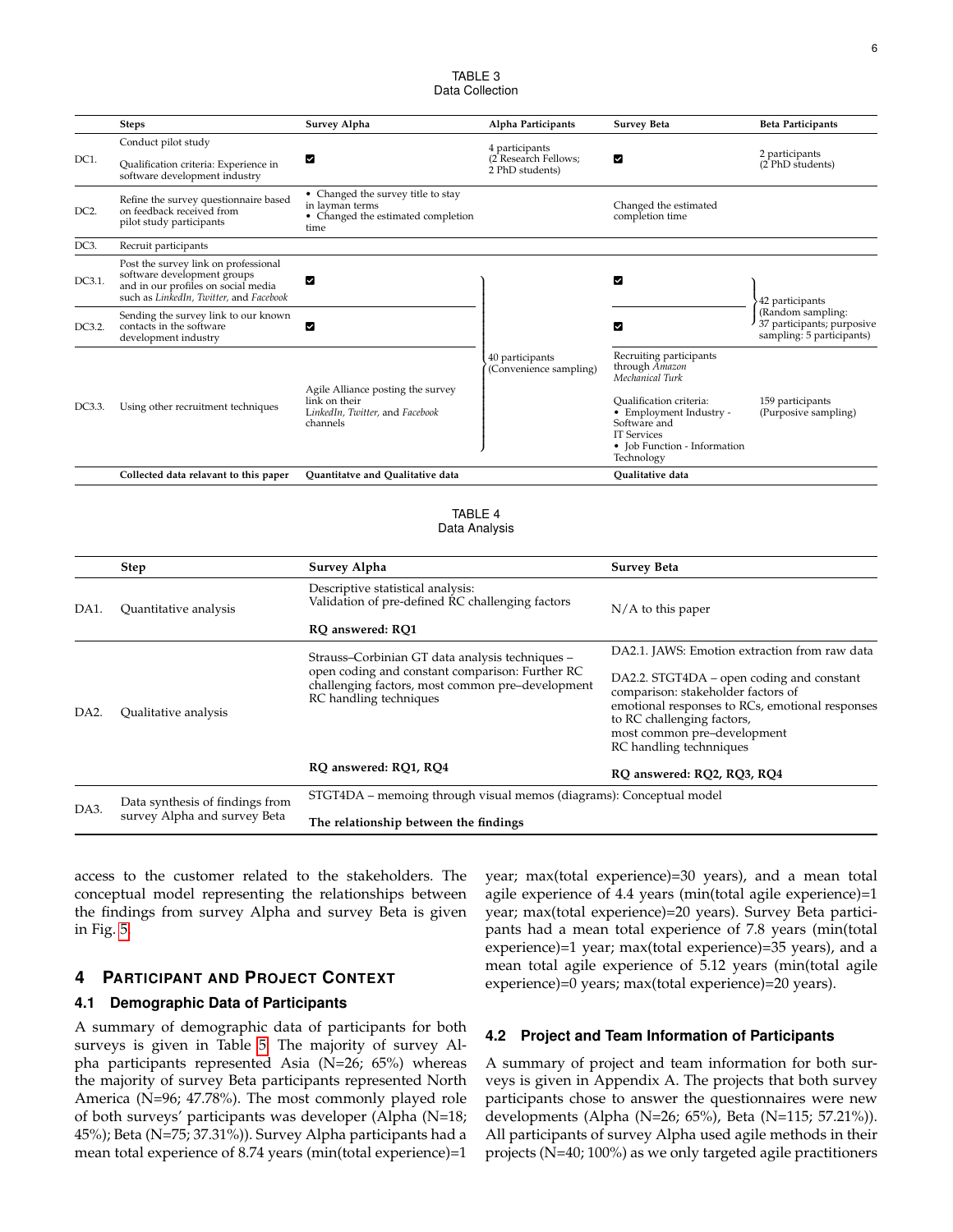#### TABLE 5

<span id="page-6-0"></span>Demographic Information of Survey Participants (Dev: Developer; AC/SM: Agile Coach/Scrum Master; BA: Business Analyst; PO: Product Owner; XT: Total Software Development Experience; XTA: Total Agile Experience)

| <b>Survey Alpha</b> (Other: $\leq$ 2 participants) |                                                   |         |                   |  |
|----------------------------------------------------|---------------------------------------------------|---------|-------------------|--|
| Location                                           | # of Participants                                 | Role    | # of Participants |  |
| Asia                                               | 26                                                | Dev     | $\blacksquare$ 15 |  |
| Australasia                                        | $\mathbf{I}$                                      | Tester  | 18                |  |
| North America                                      | 3                                                 | AC/SM   | 5                 |  |
| Europe                                             | $\overline{2}$                                    | ВA      | 3                 |  |
| Gender                                             | # of Participants                                 | PО      | 13                |  |
| Male                                               | 23                                                | Other   | $\overline{16}$   |  |
| Female                                             | 17                                                |         |                   |  |
| ХT                                                 | # of Years                                        | XTA     | # of Years        |  |
| Minimum                                            | 1                                                 | Minimum | 1                 |  |
| Maximum                                            | 30                                                | Maximum | 20                |  |
| Mean                                               | 8.74                                              | Mean    | 4.4               |  |
|                                                    | <b>Survey Beta</b> (Other: $\leq$ 5 participants) |         |                   |  |

**Location # of Participants Role # of Participants** North America **196** Dev **196** Dev 75<br>Asia 1969 Manager 21 Asia  $\begin{array}{ccc} 40 & 40 \\ 24 & BA \end{array}$  Manager Europe 24 BA 19 Australasia **12** 22 Dev, Tester 14<br> **14** South America 17 17 Tester 10 South America 17 Tester Africa 2 Dev, Manager Gender # of Participants AC/SM 8 Male 115 AC/SM, Dev 7<br>Female 15 85 Other Female 38 Other 38 Gender diverse |1 **XT # of Years XTA # of Years** Minimum 1 1 Minimum 0<br>135 Maximum 20 Maximum 35 Maximum 20 Mean 7.84 Mean 5.12

in survey Alpha, and the majority of survey Beta participants used agile methods in their projects as well (N=176; 87.56%). Therefore, overall, 89.32% (N=216) participants from both the surveys used agile in their projects which is in line with reported agile use in the industry [\[54\]](#page-14-36), where RCs are common.

#### **5 FINDINGS**

#### <span id="page-6-2"></span>**5.1 Factors that make RC handling a challenge (Answer to RQ1)**

Quantitative analysis of survey responses are shown in Fig. [4.](#page-6-1) Taking the top most responded results by the participants into consideration, an RC is seen as challenging when its

- **complexity** is **high** and/or;
- **cascading impact** is **high** and/or;
- **size** is **large** and/or;
- **effort required** is **high** and/or;
- **definition** is **imprecise or unclear** and/or;
- **priority** is **high** and/or;
- **access to customer** is **difficult or irregular**.

Apart from complexity, cascading impact, size, effort required, definition, priority, and access to customer, our analysis of open–ended responses resulted in identifying

| Complexity: Low (4%) $\rightarrow$ Medium (22%) $\rightarrow$ High (74%)                                            |
|---------------------------------------------------------------------------------------------------------------------|
| Cascading Impact: Low (4%) $\rightarrow$ Medium (34%) $\rightarrow$ High (62%)                                      |
| Size: Small (13%) $\rightarrow$ Medium (30%) $\rightarrow$ Large (57%)                                              |
| Effort Required: Low (4%) $\rightarrow$ Medium (32%) $\rightarrow$ High (64%)                                       |
| Definition: Imprecise/ Unclear (71%) $\rightarrow$ Doesn't matter (22%) $\rightarrow$ Precise/ Clear (7%)           |
| Priority: Low (7%) $\rightarrow$ Medium (20%) $\rightarrow$ High (73%)                                              |
| Access to Customer: Difficult/ Irregular (65%) $\rightarrow$ Doesn't Matter (21%) $\rightarrow$ Easy/ Regular (14%) |

<span id="page-6-1"></span>Fig. 4. Factors Making Requirements Changes Challenging to Handle: Results from Survey Alpha Quantitative Data

that *forced cross-functionality* make the RC handling challenging. For example, when business analysts try to force the completion of development; there is insufficient impact analysis of the RC by developers; and developers are disengaged from thinking deeply about the RC.

*"..disengaged from thinking & expecting others to do the thinking & exploring of expected business value (I just want to write code, man!)"* –  $\alpha P25$ 

Based on the above quantitative and qualitative data analysis, we define a challenging RC as per below:

**The definition of a challenging RC.** An RC whose complexity is high, cascading impact is high, size is large, effort required to action is high, definition is imprecise or unclear, priority is high, access to customers is difficult or irregular, and cross– functionality is forced is called a *challenging RC*.

#### **5.2 How do Practitioners Feel when it is Challenging to Handle RCs (Answer to RQ2)**

The key challenge factors, the key emotions felt, some representative examples, and roles of the participants who reported the challenges and emotions are given in Appendix B and described below.

**Complexity.** As stated by several participants, when the RC is not complicated to work on, they tend to feel both high<sup>2</sup> (e.g.: *excited, energetic*) and high<sup>1</sup> (e.g.: *content, calm, relaxed*) emotions. Even when the RC complexity that was originally specified changes to a less complicated one, they tend to feel high pleasurable emotions. For example, as  $\beta$ P194 mentioned, they felt high<sup>2</sup> emotions when the implementation turned out to be less complex than it was initially specified. In contrast, when an RC is complicated to work on, they tend to feel more  $low<sup>1</sup>$  emotions (e.g.: *anxiety*), as mentioned by a few participants. For example,  $\beta$ 82 mentioned, additions and/or modifications that were highly complex made them feel low $^1$  emotions.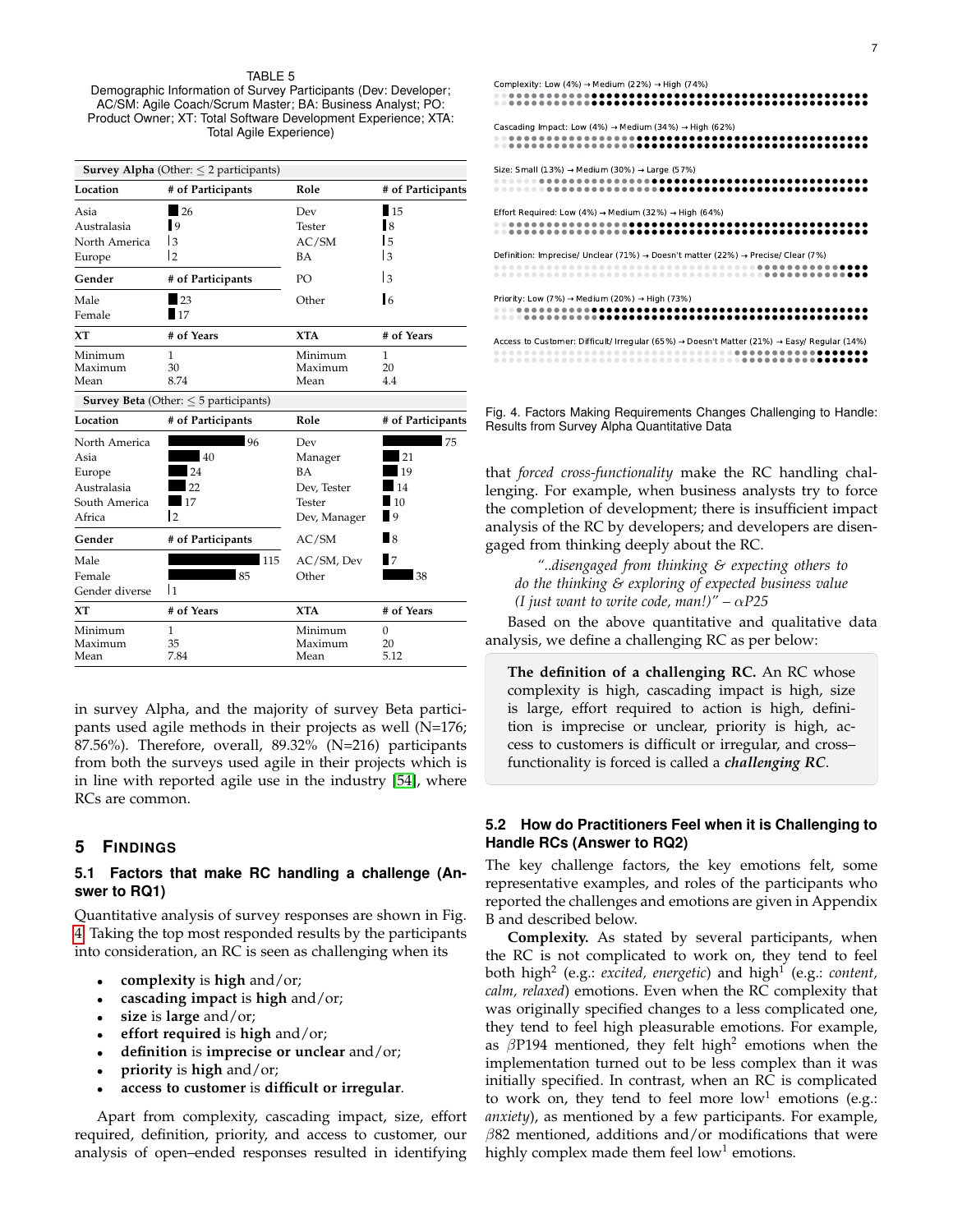**Cascading Impact.** When the impact of the RC on the other requirements, including the ones that have already been developed, is low, the practitioners tend to feel high<sup>1</sup> emotions (e.g.: *content*). However, when the cascading impact is high – such as when several changes have to be done together to realise the RC, such as design-level changes in the database, application, and program structure – practitioners tend to feel both  $\text{low}^1$  (e.g.: angry) and  $\text{low}^2$  (e.g.: *discouraged, fatigued*) emotions.

**Size of the RC.** When the size of the RC is large, the practitioners tend to feel low<sup>2</sup> emotions in general. For example, as  $\beta$ P10 mentioned, when RC additions such as new features are large, it makes them rewrite on a large scale, and also goes beyond the initial scope. This indicates that the size of the RC, impacts effort (rewriting incurs effort) and increases the scope – i.e., scope creep. Not only the project scope, but also the scope of work of the individual is impacted. For example, when the RCs are within scope, practitioners tend to feel high<sup>2</sup> emotions (e.g.: *enthusiastic*). Even though we found evidence of emotional responses felt towards largesized RCs, we could not find how practitioners feel when their RCs are small.

**Definition.** Precise and clear definition of an RC matters. When the RC is well-defined, practitioners tend to feel high<sup>1</sup> emotions in general. For example,  $\beta$ P175 mentioned that, all required details for working on the RC were well specified and that made them know what exactly they were supposed to do and that did not require them to do a second pass on the code for checking the consistency with the rest of the UI work. On the other hand, when RCs are not well-defined, practitioners tend to feel low<sup>2</sup> emotions. Practitioners also struggle to look for information needed to work on the RC, which is connected to the challenge "access to customer".

**Access to Customer.** When practitioners have regular conversations about an RC and engage with their team throughout the process, they tend to feel high $1$  emotions (e.g.: *calm*). However, some practitioners stated that when the customer is busy and there are delays in replying about the RC, does not read the emails fully, or even not taking the meetings seriously, they feel low<sup>2</sup> emotions (e.g.: *fatigued*, *gloomy*). This is related to the relationship management of the customer that we explain in the next section.

We did not find specific reported emotional responses for RC priority and cross–functionality aspects.

From the above findings, the variations of emotions found across dimensions of RC challenging factors are summarised below.

**Variations of emotions across dimensions of RC challenging factors.** When an RC is complicated, practitioners feel low<sup>1</sup> emotions. When an RC is less complicated, practitioners feel both high<sup>2</sup> and high<sup>1</sup> emotions. When the cascading impact of the RC is high, practitioners tend to feel both  $low_2$  and  $low_1$ emotions. When the cascading impact is low, the emotions felt by the practitioners tend to be high<sup>1</sup>. Low<sup>2</sup> emotions tend to be felt when an RC is large. When the definition of the RC is precise/ clear, high<sup>1</sup> emotions are felt. However, low<sup>2</sup> emotions are felt when the RC is defined imprecisely or unclearly. When the access to the customer is easy/ regular, calmness is often felt by the practitioners. When it is difficult/ irregular to access the customer, emotions such as fatigue and gloom are felt. Further, when the effort required to work on the RC is high,  $low<sup>2</sup>$ emotions tend to be felt by practitioners.

#### <span id="page-7-0"></span>**5.3 How Stakeholders Influence the Overall Handling of the RCs (Answer to RQ3)**

We found several stakeholder factors that are perceived by the practitioners as factors that influence the overall RC handling and resulting in their emotional responses. The key stakeholders found are the "practitioner", "team", "manager", and "customer". The influence of each of these stakeholders is described in each of the sub–sections below. We describe the key factors, the felt emotions, some representative examples, and the roles of the participants who reported them. We summarise the factors that lead to high and low pleasurable emotions of the practitioners, that we term "high pleasurable and low pleasurable factors". Some factors take both high and low pleasurable dimensions – for example, learning/ knowledge acquisition arouses high pleasurable emotions when that is preferred by the practitioners. However, when it is difficult to learn/ acquire the knowledge, low pleasurable emotions may be aroused. For such cases, we present the factors as single description points.

The factors not only result in arousing the emotions of the practitioners but may also have work–related consequences. We have indicated these work–related consequences by *PC*<*ID*> for the practitioner, *TC*<*ID*> for the team, *MC*<*ID*> for the manager, and *CC*<*ID*> for the customer.

## *5.3.1 How Practitioners Themselves Influence the Handling of RCs (Answer to RQ3.1.)*

Below, we describe the practitioner–related factors. Representative examples for these factors are given in Appendix C.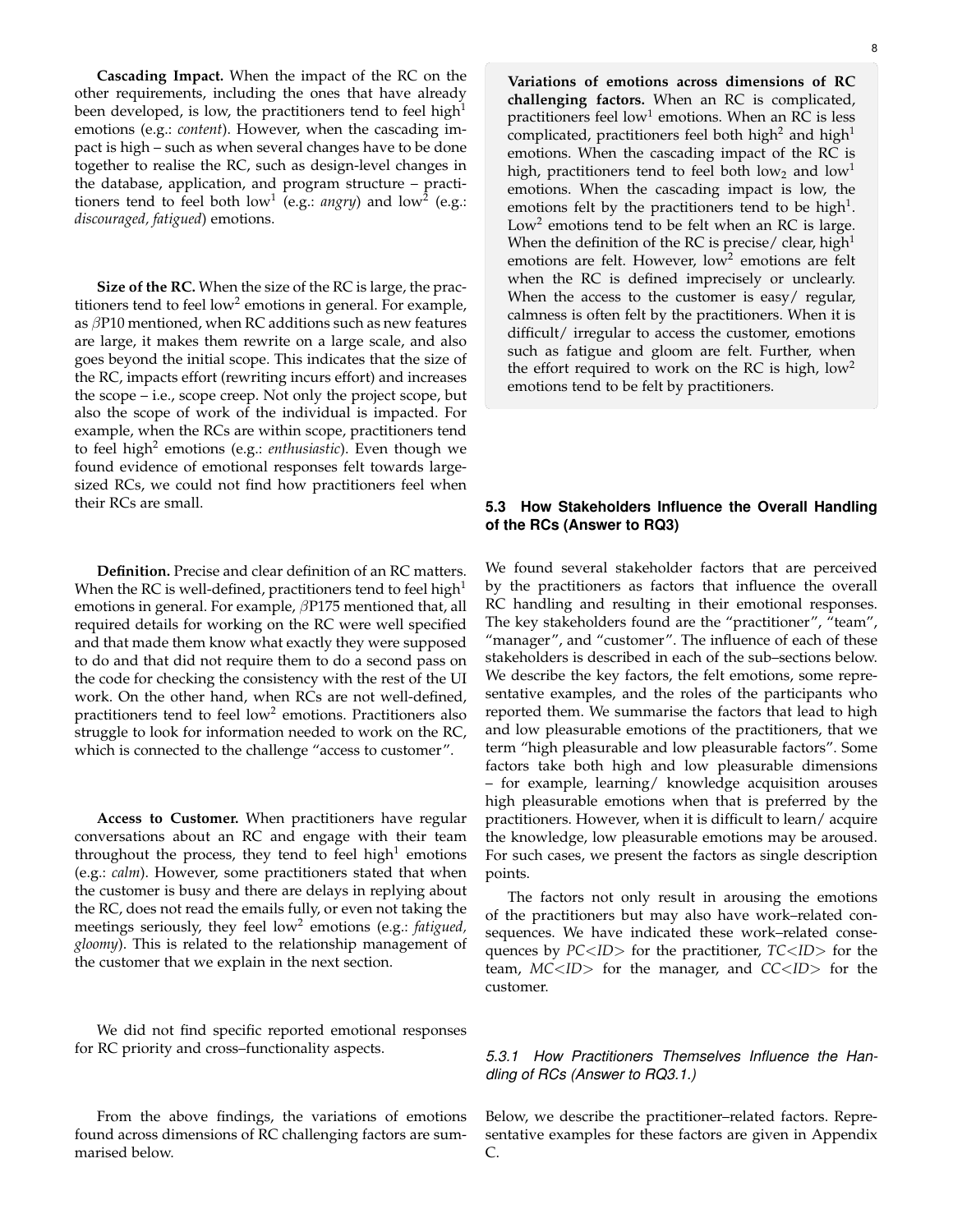**High pleasurable practitioner–related factors:** Preference in learning/ knowledge acquisition ( $\bigcirc$ A) High empowerment/autonomy/ responsibility  $(\bigoplus B)$ Ideating  $(\bigoplus C)$ 

**Low pleasurable practitioner–related factors:** Difficulty in learning/ knowledge acquisition  $(\bigoplus A)$ Less autonomy  $(\bigoplus B)$ Making mistakes  $(\bigoplus D)$ 

 $\bigoplus$ **A.** Learning/ knowledge acquisition of the practi**tioner.** Some practitioners prefer acquiring new knowledge and gaining a learning experience through handling an RC. They see knowledge acquisition and learning as an antecedent that makes them feel high<sup>2</sup> emotions (e.g.: *excited, inspired*), which also improves their skills (PC1), allows them to feel "smarter" (PC2), and let the practitioners meet peers requests if they ask for any (PC3). However, learning and knowledge acquisition is not easy for everyone. There are cases where practitioners find it difficult to learn– for example, learning a new technology, a tool or a new methodology. In such cases, the practitioners may experience  $\text{low}^1$  (e.g.: *anxious*) and low<sup>2</sup> (e.g.: *gloomy, fatigued, discouraged, over depressed*) emotions.

**HB. Empowerment/ Autonomy/ Responsibility of the practitioner.** The practitioners feeling empowered, having autonomy, and feeling responsible while working on RCs result in high<sup>2</sup> (e.g.: *energetic, inspired*) and high<sup>1</sup> (e.g.: *satisfied, relaxed*) emotions within them as they reported. According to self–determination theory, autonomy is one of the psychological needs of human beings. When they are being controlled, their autonomy is restricted, hence the psychological need is violated. Several participants reported that they are required to work overtime because of the RCs. This forced effort often leads to  $low<sup>1</sup>$  emtions and  $low<sup>2</sup>$ (e.g.: *bored, depressed*) emotions, especially in *depression*, as perceived by the practitioners. Not only low pleasurable emotions, but also working overtime leads to losing sleep (PC4) and time for relaxation (PC5), which are basic physiological needs as in Maslows hierarchy of human needs.

 $\bigoplus$ **C. Practitioner ideating.** Practitioners coming up with ideas to work on the RC, often generate high<sup>2</sup> emotions in general in them as they reported. Even the ideas that practitioners get at times when they use ideating as an exercise for their brains, become useful when they face a similar occasion in real, in this case a similar RC.

 $\bigoplus$ **D. Practitioner making mistakes.** Practitioners themselves making minor mistakes and finding that their mistakes could have been avoided through easy fixes, make them feel both low<sup>1</sup> in general and low<sup>2</sup> (e.g.: *over depressed*) emotions.

#### *5.3.2 How Peers in the Team Influence the Handling of RCs (Answer to RQ3.2)*

Below, we describe the peer–related factors. Representative examples for these factors are given in Appendix D.

#### **High pleasurable team–related factors:**

Having the required expertise/ competency/ relevant experience within the team  $(2A)$ High efficiency/ productivity of the team  $(*\rightarrow B)$ Better relationship management within the team through collaboration and engagement  $(*S\subset\subset)$ 

**Low pleasurable team–related factors:** Low efficiency/ low productivity of the team  $(\triangle B)$ Team members making mistakes (م

**<sup>2</sup>A. Having the required expertise/ competency/ relevant experience within the team.** Having team members who are experts, competent, and having relevant experience in the team tend to arise high<sup>2</sup> (e.g.: *inspired*) and high<sup>1</sup> (e.g.: *relaxed, satisfied, calm, at ease*) emotions in practitioners when they are handling RCs. For example, our participants mentioned that peers with the necessary knowledge, make them inspired and peers having experience working with similar RCs allow the practitioners to stay *calm, relaxed, satisfied, at ease* when working with RCs.

**EB.** Efficiency/ Productivity of the team. The effect of efficiency and productivity of peers is two–fold. Being efficient and productive tends to lead to high pleasurable emotions, and being inefficient and unproductive tends to lead to low pleasurable emotions of practitioners when they are working on RCs. When the team has members who are efficient and productive, this results in both high<sup>2</sup> (e.g.: *inspired, excited, energetic*) and high<sup>1</sup> (e.g.: *relaxed, satisfied, calm, at ease*) emotions of practitioners, as a better outcome is anticipated. At the same time, when the team is efficient and productive, the absence of a manager does not make much difference, as mentioned by  $\beta$ P193 who is both a developer and a manager.

On the contrary, team members whose rate of working is slow, and who believe in traditional ways of executing tasks, tend to result in low efficiency and low productivity, and low<sup>1</sup> (e.g.: *angry, anxious*) emotions in practitioners, as perceived by them. Also, when team members do not work as expected by practitioners, that also may lead to low<sup>1</sup> emotions.  $\beta$ P156 claimed that they noticed that slow working rates are sometimes apparent in practitioners who are older in age, and also such practitioners may show a resistance to adapt to current practices at work. In relation to this, some participants stated that they feel high pleasurable emotions when working with young peers. These potentially controversial statements related to team member age differences requires further research in the future, and we elaborate this in Section [7.3.](#page-11-1)

*"I feel angry, anxious anytime I work with old folks who always have a slow work rate and always believes in their traditional way of performing duties I am always furious and always hope I get younger teammates" –* β*P156*

*"Also because of this two young individual added to our team, I feel calm, mainly because I know all work will be done perfectly" –* β*P156*

*"I have young and vibrant team members who always find new ways to sort things out whenever we*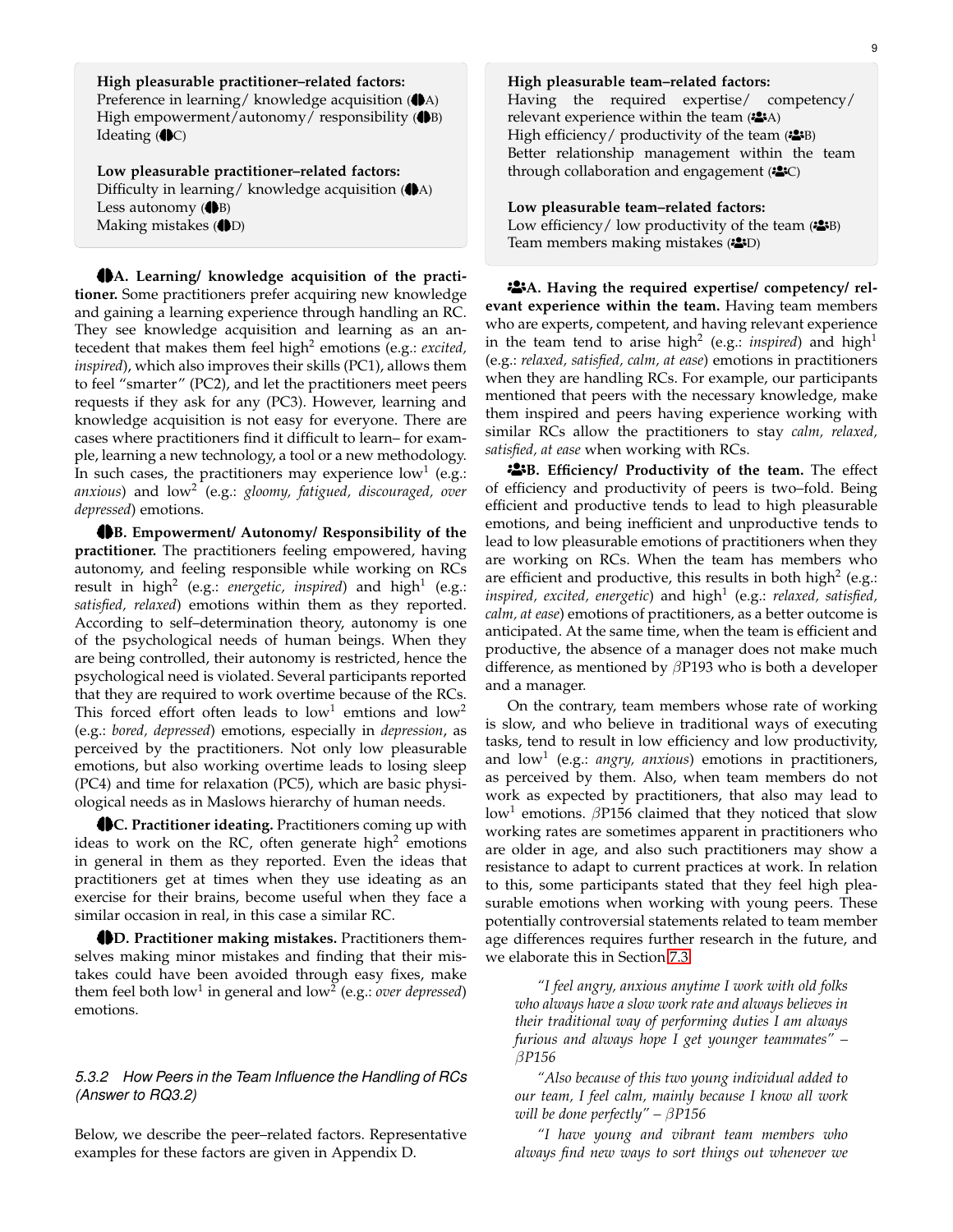*deal with software and I am always energetic and excited to work with this particular set of people" –* β*P60*

¯**C. Relationship management within the team.** Good working relationships, where collaborative working and team engagement play major roles, are essential to effectively handling RCs. When team members work effectively, being accountable for what they do, and ask for and receive help from others in the team, this tends to make individual practitioners feel both high<sup>2</sup> (e.g.: *inspired, energetic*) and high<sup>1</sup> (e.g.: *relaxed, satisfied, calm*) emotions. Having supportive peers also result in the efficiency and productivity of the team (TC1). Better collaboration and team engagement also enable finding solutions easily (TC2), can set a practitioners' mood to a "jolly" level (TC3), lessens the probability of feeling frustrated and pressurised (TC4), achieve the goal/ objective on time (TC5), and stay within the budget (TC6).

When a team works well, and management communicates well with the team, and most importantly when the team works collaboratively and engages well by conducting meetings to work on the RCs, the high<sup>2</sup> (e.g.: *inspired, energetic*) and high<sup>1</sup> (e.g.: *relaxed, satisfied, calm*) emotions of practitioners arise as reported by our participants. For example,  $\beta$ P3 stated that them having a meeting to discuss the RC properly, and to break down the RC into tasks, prioritise them, estimate effort, and allocate the tasks within their working hours led to high pleasurable emotions in him.

¯**D. Team members making mistakes.** When peers make mistakes, but not the practitioners themselves, they may feel low<sup>1</sup> (e.g.: *angry, disgusted*) emotions in general, and specifically anger and even disgust. They also believe that not only themselves, but also others in the team feel the same ways when their peers make mistakes.

#### *5.3.3 How Managers Influence the Handling of RCs (Answer to RQ3.3.)*

Below, we describe the manager–related factors. Representative examples for these factors are given in Appendix E.

#### **High pleasurable manager–related factors:**

A manager having empathy (social awareness) ( $\mathbf{\hat{\mathbf{\hat{m}}}}$ A) A manager building better relationships through communication and coordination (relationship management)  $(\mathbf{\hat{\mathbf{\hat{m}}}}B)$ 

#### **Low pleasurable manager–related factor:**

A manager lacking empathy (social awareness) ( $\mathbf{\hat{\mathbf{\hat{m}}}}$ A)

±**A. Social awareness of the manager.** Both positive and negative aspects of social awareness of the manager – having empathy or lacking it – are perceived as factors that lead to the high and low pleasurable emotions of the practitioners. For example, when a manager does not pressurise their team, but motivates the team (MC1) by being empathetic and allowing the team to handle their RCs as best suits them, practitioners tend to experience an arising of high<sup>2</sup> emotions (e.g.: *energetic*), and high<sup>1</sup> (e.g.: *calm*) emotions of the practitioners. On the other hand, when a manager lacks empathy e.g. when they are unable to cope with human errors of the team – even minor mistakes – and when the manager does not seem to feel how the team

in general and  $\text{low}^1$  (e.g.: *angry*) emotions in them. ±**B. Relationship management of the manager.** Managers prompt and honest communication, better coordination, and having conversations with the team tend to make the practitioners feel both high<sup>2</sup> (e.g.: *inspired*) and high<sup>1</sup> (e.g.: satisfied, relaxed) emotions that allows them to better handle the RCs.

#### *5.3.4 How Customers Influence the Handling of RCs (Answer to RQ3.4.)*

Below, we describe the customer–related factors. Representative examples for these factors are given in Appendix F.

#### **High pleasurable customer–related factors:** Customers manifested high pleasurable emotions (self–regulation)  $(\leftrightarrow A)$

Customers positive engagement with the team (relationship management)  $(\leftrightarrow B)$ 

#### **Low pleasurable customer–related factors:**

Customers manifested low pleasurable emotions (self–regulation)  $(\leftrightarrow A)$ Customers scepticism of what he/she/they need  $(\mathbf{\dot{F}}\mathbf{\dot{C}})$ 

{**A. Self–regulation of the customer.** A customer manifesting their emotions has an impact on the emotions of the practitioners. For example, when the customer is satisfied or excited with practitioners work – that is when the customer manifests both high<sup>2</sup> (e.g.: *excited*) and high<sup>1</sup> (e.g.: *satisfied*) emotions – the practitioners tend also to feel both high $^2$  (e.g.: *energetic, inspired*) and high<sup>1</sup> (e.g.: *calm, satisfied*) emotions as well. Likewise, if the customer appears to be unsatisfied or unimpressed with the delivered work – that is, when the manifested emotions of the customer are low pleasurable emotions (e.g.: *unsatisfied, unimpressed*) – then the practitioners tend to feel angry and low<sup>2</sup> (e.g.: *depressed*) emotions. As a further consequence of this, the team may have to redo some RC work (CC2) as well.

{**B. Relationship management of the customer.** Customers positive engagement with the project and the team when they are handling RCs leads to high<sup>2</sup> and high<sup>1</sup> (e.g.: *calm, satisfied*) emotions of the practitioners. For instance, having a better understanding of the RC and customer working together with the team, and giving input to the team leads to high pleasurable emotions of the practitioners. Customers positive engagement not only leads to high pleasure emotions of the team but also allows defining the RC, thereby resulting in a better outcome.

{**C. Customer's scepticism of what they need.** If practitioners perceive that their customer is not clear about what they need and request RCs repeatedly, then practitioners perceive that as an antecedent that makes them feel both low<sup>1</sup> (e.g.: *anxious*) and low<sup>2</sup> (e.g.: *bored, depressed, discouraged*) emotions. This also possibly leads to the team redoing their RC work (CC2) and the team not fully addressing the RC, expecting that it will change again (CC3). Furthermore, Hoda et al. [\[46\]](#page-14-28) mentions that customer's scepticism leads to inadequate collaboration during software development.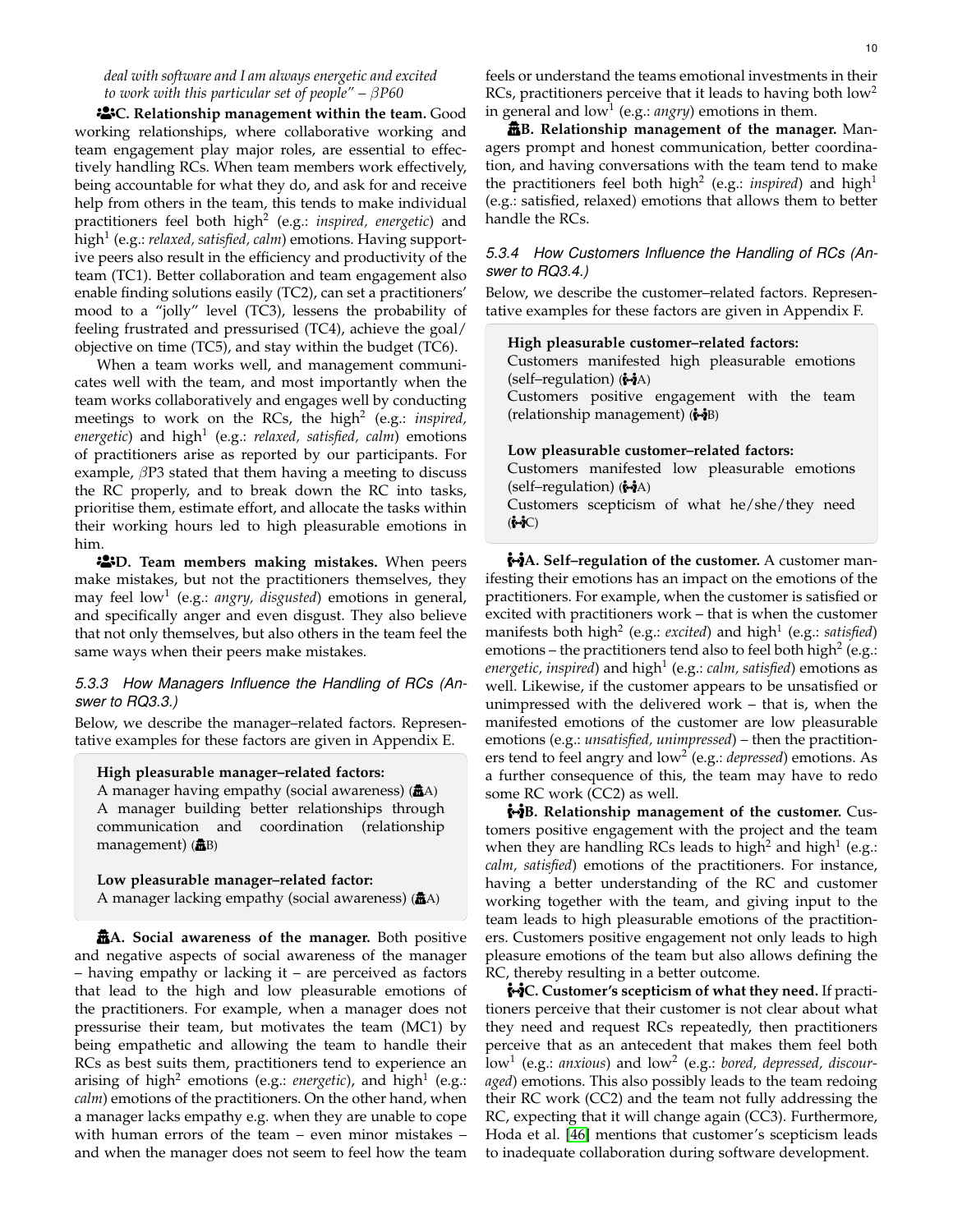## **6 HOW DO PRACTITIONERS APPROACH HANDLING RCS WHILE MANAGING EMOTIONS? (ANSWER TO RQ4)**

Some common RC handling techniques were reported by practitioners – ranging from processes including high-level practices to low-level coding techniques – that they use and that make their RC handling more emotionally easier. We list them below for the benefit of other practitioners.

*Re-estimate and change the sprint plan (from Survey Alpha).* Some practitioners reported the need to periodically revisit RC change handling priorities and ordering, to help them manage negative reactions. This includes analysing the impact of the RC  $\rightarrow$  estimating the effort of the RC  $\rightarrow$  adding RC to the iteration backlog  $\rightarrow$  removing existing user stories according to the priority and size from the iteration backlog.

**RC Prioritisation (from Survey Alpha).** As mentioned by several participants, prioritisation can be done based on the changes in the market, based on team leaning, and the business need of the customer, or combinations. However, if the customer is unclear or sceptical about what they need, then it is the responsibility of the manager and the team to move forward with a discussion which resolves different RC priorities.

**Discuss with the project manager whether the RC is reasonable to implement (from Survey Beta).** Practitioners suggest  $\rightarrow$  identify the scope affected  $\rightarrow$  discuss with the relevant product owner  $\rightarrow$  quick POC implementation  $\rightarrow$ plan  $\rightarrow$  design  $\rightarrow$  assign work. This indicates the utilisation of continuous relationship management before making any decision on the implementation/ acceptance of the RC to help manage practitioner emotions.

**First come, first served (from Survey Alpha and Beta).** In some cases, participants implement RCs as they receive them. We identified this phenomenon in one of our previous studies as well [\[55\]](#page-14-37). This technique does not follow any prioritisation or any other best practices, but simply implementing them as received. Sometimes this strategy works well for managing emotional impact of RCs e.g.

*"This is my regular demeanor while working. I try to deal with things as they come" –* β*P52*

**Find your own ways to handle the RC and use them in similar situations (from Survey Beta).** Sometimes the so– called standard ways of handling RCs may not be applicable to every situation. In such instances, practitioners and their teams need to find ways that suit their own situation, team members and customers and apply them. For example,  $\beta$ P56 mentioned that having these in hand could be useful in applying at similar situations:

*"I feel and have felt this way whenever we found a better way of doing things. One method might work or it might not but then suddenly, we find a way to push requests faster, anything like that and it gets me really excited and hopeful for the project. I feel like there's other places I could apply these things to" –* β*P56*

**Write pseudocode to generate solutions (from Survey Beta).** Before implementing an RC, working through design changes and pseudocode was suggested as an effective technique by some participants, allowing them to gauge impact on emotions up front before fully implementing an RC.

**Early implementation of a flexible structure to manage the logic flow (from Survey Beta).** This technique is useful for handling cascading impacts of an RC. Participant  $\beta$ P122 mentioned that the flexible structure they had where they used dependency injection help them to more easily implement many RCs:

*"In one of my previous projects, my leader and project manager wanted to adjust a piece of the predefined logic flow, because I had already implemented a flexible structure to manage that logic flow, I just need to change the order of parameters and then everything work to fit the new requirement. Emotion: at ease. Process: Scrum. Techniques used to handle changes: program to interfaces, dependency injection" –* β*P122*

The above results demonstrate that some RC handling ways are highly organised where a step-by-step process is followed, and some are not. However, common techniques of RC handling include, but are not limited to, impact analysis, prioritisation, effort estimation, and POC implementation or writing pseudocode before implementation.

### **7 DISCUSSION**

#### **7.1 Relationship between Challenges, Stakeholders, and Emotions**

**Challenge factors and stakeholder factors.** Some of the challenging factors of RC handling reported and their impact on practitioner emotions – complexity, cascading impact, size, definition, and priority – are more technical aspects of handling RCs.Effort, cross–functionality, access to the customer, manager impact, and relationship management of the customer are socio-technical aspects of handling RCs. Fig. [5](#page-11-0) summarises the key relationships between these factors that we have identified. The challenging factors are given in blue text and stakeholder factors are given in black text.

**Challenging factors, stakeholders, and emotions.** From our findings, it is evident that RC handling challenging factors and stakeholders factors both contribute to the triggering of emotions in practitioners. Previously [\[15\]](#page-13-14) we found that RCs and the stakeholders act as the stimuli of triggering emotions particularly at distinct events in the project and RC handling life cycles.

**Agility, emotional intelligence, and cognitive intelligence.** Further analysis of our findings resulted in categorising socio-technical factors into agility, emotional intelligence, and cognitive intelligence of practitioners and stakeholders. The majority of the factors under practitioner and peers belong to cognitive intelligence areas, whereas the majority of factors under customer and manager belong to relationship management which comes under emotional intelligence. In addition, cross–functionality, which is often a characteristic of agile teams, applies to practitioners, their peers, and manager. These categorisations are indicated next to the factors in Fig. [5.](#page-11-0)

#### <span id="page-10-0"></span>**7.2 Implications for Practitioners**

**RC challenge assessment as a pre-development RC handling technique.** Practitioners told us that there is a need to assess the challenging nature of RCs earlier – i.e., at the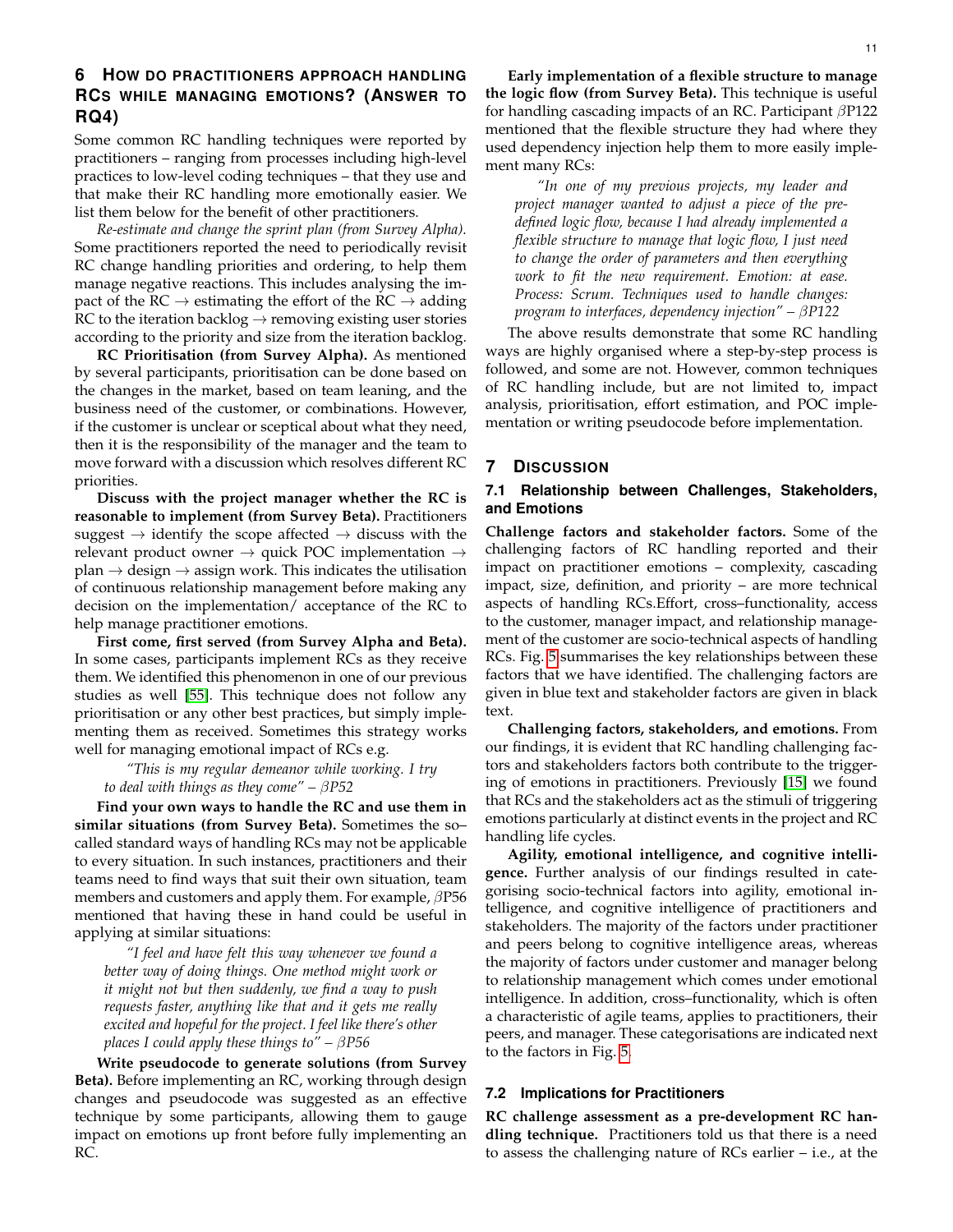receiving stage. They said that this would help practitioners to better understand how challenging the RC is to handle and ease the emotional impact during the RC handling process. The key challenging factors of RCs summarised in Section [5.1](#page-6-2) and their respective dimensions can be used to assess how challenging RCs are (as challenge assessment metrics) before developing the RC.

**The interplay between agility, emotional intelligence, and cognitive intelligence.** From the relationship we identified between the challenging factors, stakeholders, and emotions (Fig. [5\)](#page-11-0), it is evident that for practitioners to better handle RCs while maintaining high pleasurable emotions in them (regulating low pleasurable emotions by navigating low pleasurable emotions towards high pleasurable emotions), the three aspects – agility, emotional intelligence, and cognitive intelligence should be present at a sufficient level throughout the RC handling life cycle.

**Emotional Awareness throughout RC Handling.** Our findings indicate that practitioners feel various emotions while handling RCs, and as a final note we would like to emphasise the importance of emotions at work. Therefore, we request organisations, managers, and practitioners to, **make being aware of the emotional well–being a consistent and continuous practice.** Do not wait till something happens. Tools such as *Emotimonitor* [\[56\]](#page-14-38) can be used to monitor emotions at task level.

*"Sometimes I feel depressed in bad working members. Many employers take an ad hoc approach to handling depression among employees. Many managers become aware of mental health issues only when they investigate why a team member is performing poorly." –* β*P107*

**Recommendations.** Based on the above implications, in Table [6](#page-12-0) we provide best practices for practitioners, managers, and customers to consider following when handling RCs.

#### <span id="page-11-1"></span>**7.3 Implications for Researchers**

**Rational Emotive Therapy: Antecedents, beliefs, and emotional consequences.** We have presented the factors that our study participants reported to heavily influence RC handling and in triggering emotions of the practitioners. These findings were derived from the opinions of the practitioners – which are what they believe but which may not be true. According to the ABC model of emotions, antecedents (factors) (A) lead to beliefs (B) that eventually result in consequences (including emotions) (C). This can take two forms: (1) antecedent  $\rightarrow$  rational belief  $\rightarrow$  rational emotions, or (2) antecedent  $\rightarrow$  irrational belief  $\rightarrow$  irrational emotions.

Applying these two forms to our findings around low pleasurable emotions, it can be said that the low pleasurable emotions may not be always due to rational beliefs the practitioners have. For example, practitioners making mistakes generating low pleasurable emotions, can be thought of as an irrational belief; where mistakes could be considered as an opportunity to learn, thus resulting in high pleasurable emotions. Questioning the rationality around the beliefs. For instance, questioning the rationality around the beliefs that result in low pleasurable emotions, could help in identifying (1) the irrational beliefs and (2) navigating the irrational belief to replace them with new beliefs that result in high pleasurable emotions. We encourage researchers to investigate this further to devise potential strategies that could replace the irrational beliefs of practitioners – i.e., how to regulate low pleasurable emotions (one of key aspects in emotional intelligence), so that preferred high pleasurable emotions are produced in them when handling RCs.

**Antecedent–focused emotion regulation.** While rational emotive therapy focuses on regulating the emotions by changing the beliefs, the emotions can be regulated using antecedent–focused emotion regulation (as opposed to response–focused emotion regulation). That is changing the antecedents that trigger the emotions. In simple terms, we are changing the situations early, so that emotions are regulated. For example, when the size of the RC is large (antecedent) and causes low pleasurable emotions, the RC can be broken down into manageable sizes (regulation) so that feeling low pleasurable emotions are regulated. The best practices we have given in Section [7.2](#page-10-0) are based on



<span id="page-11-0"></span>Fig. 5. Relationship between the Challenging Factors, Stakeholders, and Emotions (Cog: Cognitive Intelligence; EI: Emotional Intelligence | Blue Text: Challenging Factors; Black Text: Stakeholder Factors)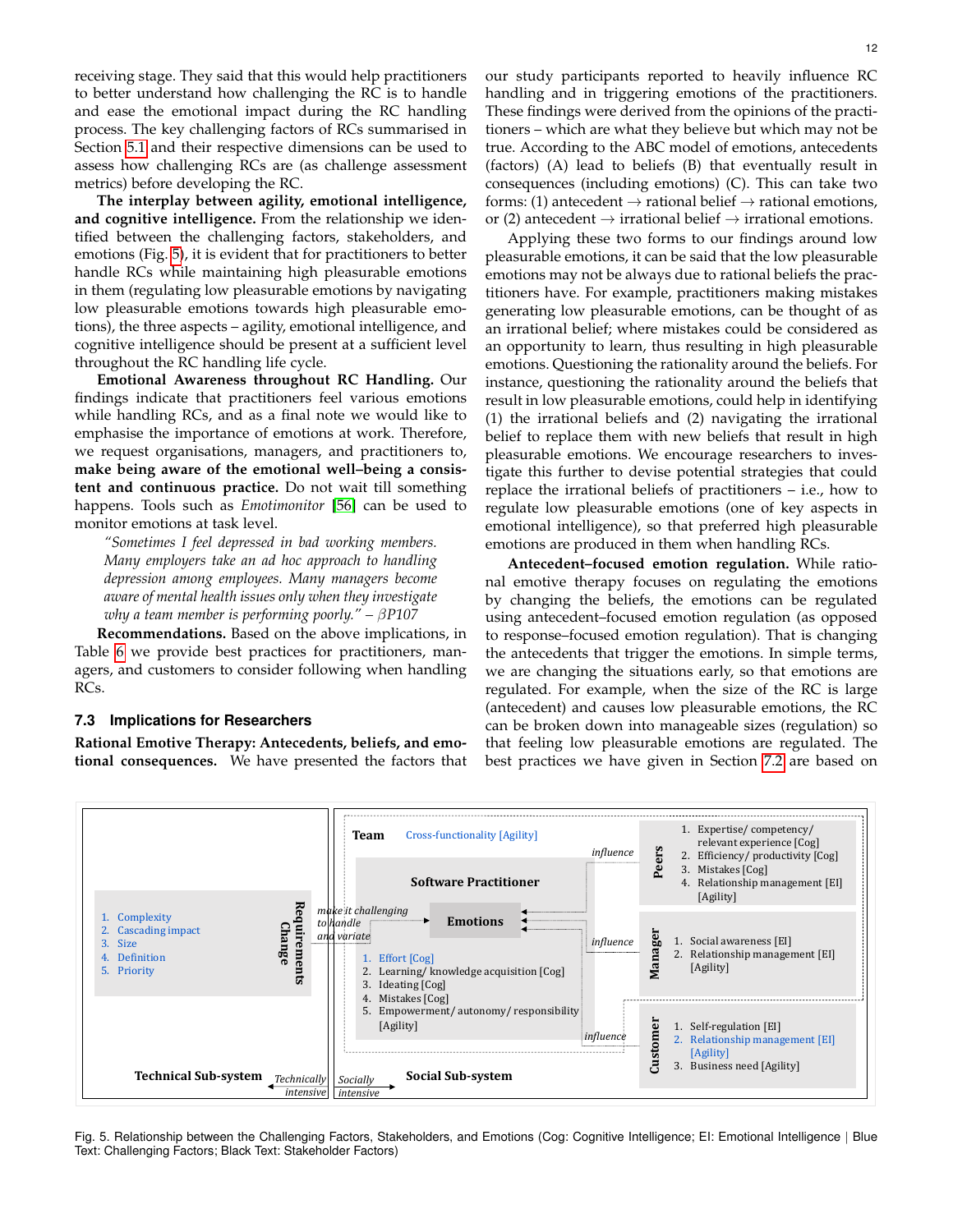TARI F 6 Recommendations

<span id="page-12-0"></span>

| For                                          | Recommendation                                                                      | How                                                                                                                                                                                                                                                 |
|----------------------------------------------|-------------------------------------------------------------------------------------|-----------------------------------------------------------------------------------------------------------------------------------------------------------------------------------------------------------------------------------------------------|
|                                              |                                                                                     | Maintain a natural cross-functionality – do not over do it by forcing                                                                                                                                                                               |
| Team including managers and<br>practitioners | Improve agility                                                                     | Have proper acceptance criteria for RC acceptance that suits you, and then follow them<br>to decide the acceptance of the RC. This may include questioning the rationality of the<br>RC, conducting impact analysis, estimating the effort required |
|                                              |                                                                                     | Prioritise the RC by discussing with the customer, manager, and the team                                                                                                                                                                            |
|                                              | Improve emotional intelligence<br>(self awareness)                                  | Use emotion monitoring and tracking tools through out RC handling                                                                                                                                                                                   |
|                                              |                                                                                     | Assess how challenging the RC is                                                                                                                                                                                                                    |
|                                              | Pre-development<br>RC handling techniques                                           | Always discuss with the customer, manager, and the team early to clarify the necessary<br>information, better define the RC before implementing                                                                                                     |
| Practitioner                                 |                                                                                     | Write the pseudocode and manually observe if the required output can be generated                                                                                                                                                                   |
|                                              |                                                                                     | Implement a POC where necessary and if that suits your situation                                                                                                                                                                                    |
|                                              | Improve emotional intelligence<br>(self regulation)                                 | Regulate low pleasurable emotions when human errors happen.<br>For example, consider mistakes as an opportunity to learn                                                                                                                            |
|                                              | Improve emotional<br>intelligence<br>(relationship management)                      | Collaboratively work with other team members<br>Be supportive to each other                                                                                                                                                                         |
|                                              |                                                                                     | Feel empowered/autonomous/responsible                                                                                                                                                                                                               |
|                                              | Improve agility                                                                     | Minimise forcing the effort – working overtime, as much as possible                                                                                                                                                                                 |
|                                              |                                                                                     | Be due diligent:                                                                                                                                                                                                                                    |
|                                              | Improve cognitive intelligence                                                      | Ideate<br>Learn/acquire new knowledge                                                                                                                                                                                                               |
| Manager                                      | Improve emotional intelligence<br>(social awareness)                                | Feel the team and motivate them accordingly                                                                                                                                                                                                         |
|                                              | Improve emotional intelligence                                                      | Promptly and honestly communicate with the team                                                                                                                                                                                                     |
|                                              | (relationship management)                                                           | Have proper coordination and conversations with the team                                                                                                                                                                                            |
| Customer                                     | Improve emotional intelligence<br>(relationship management)                         | Positively engage with the team                                                                                                                                                                                                                     |
|                                              | Improve emotional intelligence<br>(social awareness and<br>relationship management) | Appreciate the team by showing high pleasurable emotions when you are satisfied with<br>the work they delivered                                                                                                                                     |
|                                              | Know the business need                                                              | If you are unsure about the RCs you request, talk with the team                                                                                                                                                                                     |
|                                              |                                                                                     |                                                                                                                                                                                                                                                     |

antecedent–focused emotion regulation. Further research on how to regulate emotions by managing the antecedents is encouraged.

**Emotions are not the only consequence of stakeholder factors.** In Section [5.3,](#page-7-0) for some stakeholder factors, we identified other consequences than just emotions, though we have not found additional consequences for all the factors. We hypothesise that there could be other consequences for all factors and even additional consequences for the factors for which we found other consequences. We encourage researchers to investigate this in the future.

**Age, behavior, team climate, and emotional consequences.** Some of our findings indicate that participants perceived the age of the peers in the team impact the RC handling and result in the emotions of the practitioners. For example, βP156 said that old peers stick to traditional ways of working, resulting in low efficiency, thus making him feel low pleasurable emotions. On the other hand, some other practitioners mentioned that working with young peers bring high pleasurable emotions in them, and they find new ways to handle the work and do the work perfectly.

A member of a team could have a variety of experiences and expertise related to work that is not only limited to RCs, but also to the other tasks carried out by the team. Therefore, it is discriminatory to form a team based on age, or consider that older peers are not suitable to have within the team but young peers are. If a particular individual is not flexible enough to change their ways of working or to gain new knowledge to adhere to the working mechanism in the team, it is the responsibility of the manager to help them to take the right measures. While Baltes et al. summarised most common employment strategies for older developers in their article [\[57\]](#page-14-39), we have presented how behavior change models can be used in agile contexts to change the behavior of certain agile roles in a theory–based previous study of us [\[58\]](#page-14-40). However, we have not studied the practicality of the suggestions we have made. Therefore, we recommend the future researchers study this in the future, as we consider this as a crucial area to address for the betterment of the software teams.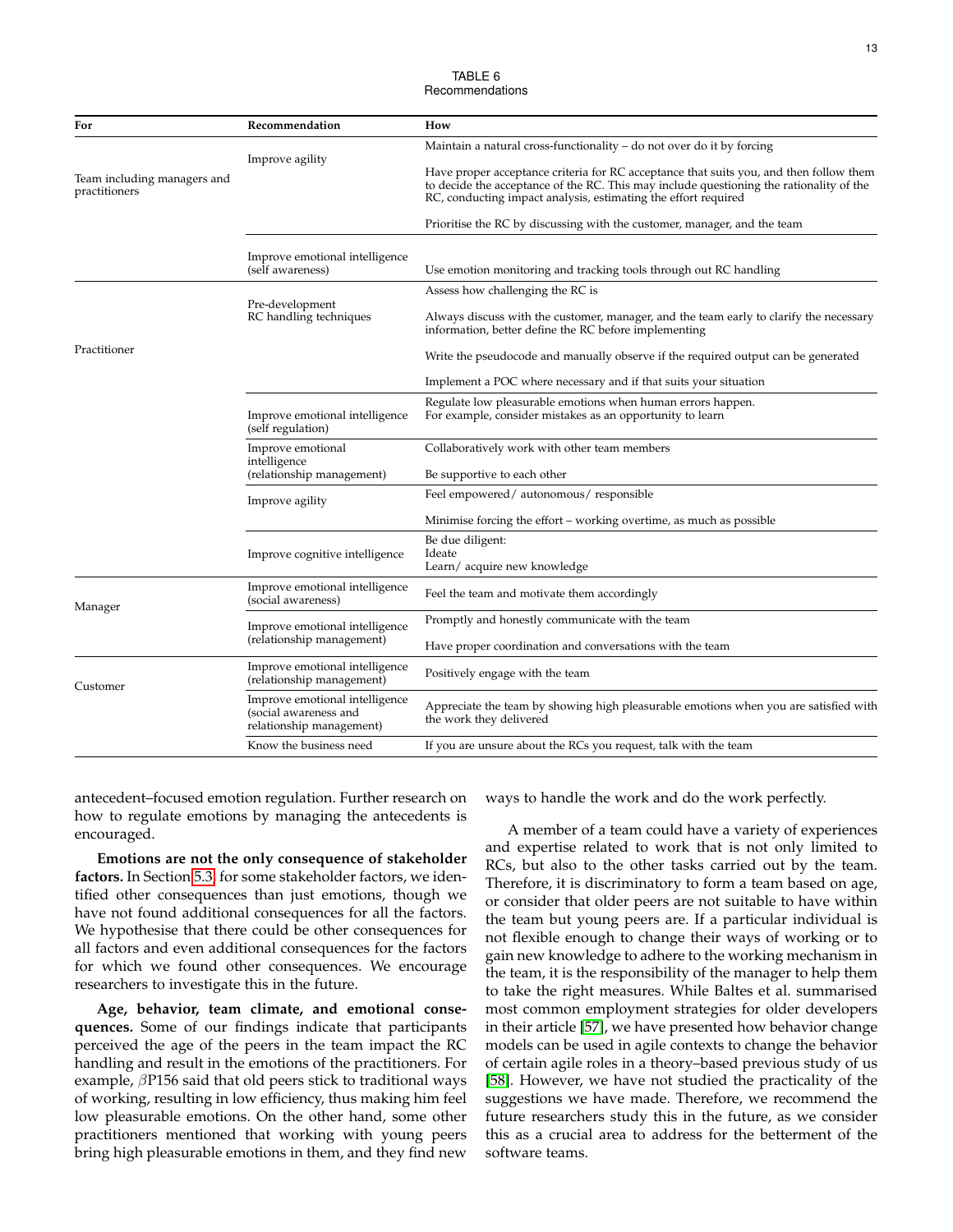**Low pleasurable stakeholder factors as challenges.** Even though the survey Beta participants stated how different stakeholders influence the RC handling and their emotions, it can be hypothesised that the factors that aroused low pleasurable emotions in them could be challenges to them. However, since they did not explicitly mention that they were challenges, we did not conclude them as challenges. This could be validated in the future to expand the challenge assessment metrics that we have given in this paper.

## **8 THREATS TO VALIDITY**

**External Validity.** The majority of the participants in survey Alpha represented Asia, while the majority of the participants in survey Beta represented North America. The emotions felt for the challenges (answer to RQ2) reported by survey Alpha participants, were reported by the survey Beta participants. This has 2 aspects. (1) survey Alpha participants may have felt different to the challenges that they experienced, (2) survey Beta participants may have faced additional/less challenges than the ones that we identified in survey Alpha. However, as it was not possible to visit survey Alpha participants back query about the emotions felt, the first point mentioned above remains as a threat to the validity of the findings of RQ2. As mentioned in Section [7.3,](#page-11-1) the low pleasurable stakeholder factors could be considered as additional challenges faced by survey Beta practitioners. However, since this was not confirmed through our study, we did not derive any conclusions. Both surveys were conducted during the Covid-19 global pandemic, where the emotional wellbeing of every global citizen was impacted. The findings around the emotions we have presented in this paper may have been different during a time without a pandemic. If the global situation changes in the future, future researchers may consider replicating this study again to compare and contrast to validate the findings we have given in this paper.

**Construct Validity.** In both surveys, we provided the definition of RC so that all participants share the same understanding. However, the definitions of the challenging factors in survey Alpha and the definitions for emotions in survey Beta were not given. We assumed that the participants share a common understanding of the terminology. However, this might not have been the case for every participant. Therefore, in future studies, we suggest researchers to include definitions as much as possible in the surveys.

**Reliability.** All data were analysed by the first author. In order to mitigate the subjectivity of the analysis, the team had weekly meetings and discussed the findings. After iteratively going through the analysis, a final meeting was held between the first and the second author to finalise the findings. Hence, the researcher bias was mitigated.

#### **9 CONCLUSIONS**

Through findings from two survey studies, this paper presents the key challenging factors that make RC handling a challenge and how practitioners feel when RCs are challenging to handle, how practitioners themselves, their peers in the team, their managers, and customers influence

the overall RC handling. Some challenges are technical and some are social which also belong to aspects of agile, emotional intelligence, and cognitive intelligence. Therefore, to better handle RCs with positive emotions in socio–technical environments, agility, emotional intelligence, and cognitive intelligence need to cooperate with each other.

#### **ACKNOWLEDGMENTS**

This work is supported by a Monash Faculty of IT scholarship. Grundy is supported by ARC Laureate Fellowship FL190100035. Also, our sincere gratitude goes to Dr William Bingley for providing invaluable feedback for this work, and all the participants who took part in this study.

#### **REFERENCES**

- <span id="page-13-0"></span>[1] K. R. Scherer, "Toward a dynamic theory of emotion," *Geneva Studies in Emotion*, 1987.
- <span id="page-13-1"></span>[2] K. Madampe, R. Hoda, and J. Grundy, "A Faceted Taxonomy of Requirements Changes in Agile Contexts," *IEEE Transactions on Software Engineering*, 2021.
- <span id="page-13-2"></span>[3] R. Colomo-Palacios, A. Hernández-López, . García-Crespo, and P. Soto-Acosta, "A study of emotions in requirements engineering," in *Communications in Computer and Information Science*, 2010.
- <span id="page-13-3"></span>[4] D. Graziotin, X. Wang, and P. Abrahamsson, "Do feelings matter? On the correlation of affects and the self-assessed productivity in software engineering," *Journal of Software: Evolution and Process*, 2015.
- <span id="page-13-4"></span>[5] A. Kolakowska, A. Landowska, M. Szwoch, W. Szwoch, and M. R. Wrobel, "Emotion recognition and its application in software engineering," in *2013 6th International Conference on Human System Interactions, HSI 2013*, 2013.
- <span id="page-13-5"></span>[6] D. Girardi, F. Lanubile, N. Novielli, and A. Serebrenik, "Emotions and Perceived Productivity of Software Developers at the Workplace," *IEEE Transactions on Software Engineering*, pp. 1–1, 6 2021.
- <span id="page-13-6"></span>[7] S. C. Müller and T. Fritz, "Stuck and frustrated or in flow and happy: Sensing developers' emotions and progress," in *Proceedings - International Conference on Software Engineering*, 2015.
- <span id="page-13-7"></span>[8] M. R. Wrobel, "Towards the participant observation of emotions in software development teams," in *Proceedings of the 2016 Federated Conference on Computer Science and Information Systems, FedCSIS 2016*, 2016.
- <span id="page-13-8"></span>[9] M. R. Wrobel, "Emotions in the software development process," in *2013 6th International Conference on Human System Interactions, HSI 2013*, 2013.
- <span id="page-13-9"></span>[10] B. Crawford, R. Soto, C. L. de la Barra, K. Crawford, and E. Olguín, "The Influence of Emotions on Productivity in Software Engineering," in *Communications in Computer and Information Science*, 2014.
- <span id="page-13-10"></span>[11] D. Graziotin, X. Wang, and P. Abrahamsson, "Happy software developers solve problems better: Psychological measurements in empirical software engineering," *PeerJ*, 2014.
- <span id="page-13-11"></span>[12] D. Graziotin, X. Wang, and P. Abrahamsson, "Software developers, moods, emotions, and performance," *IEEE Software*, 2014.
- <span id="page-13-12"></span>[13] P. Ralph, S. Baltes, G. Adisaputri, R. Torkar, V. Kovalenko, M. Kalinowski, N. Novielli, S. Yoo, X. Devroey, X. Tan, M. Zhou, B. Turhan, R. Hoda, H. Hata, G. Robles, A. Milani Fard, and R. Alkadhi, "Pandemic programming," *Empirical Software Engineering*, vol. 25, no. 6, pp. 4927–4961, 2020.
- <span id="page-13-13"></span>[14] K. Madampe, R. Hoda, and P. Singh, "Towards Understanding Emotional Response to Requirements Changes in Agile Teams, in *IEEE/ACM 42nd International Conference on Software Engineering New Ideas and Emerging Results (ICSE-NIER20)*, (Seoul, Republic of Korea), p. 4, ACM, New York, NY, USA, 2020.
- <span id="page-13-14"></span>[15] K. Madampe, R. Hoda, and J. Grundy, "The Emotional Roller Coaster of Responding to Requirements Changes in Software Engineering," *IEEE Transactions on Software Engineering*, p. 1, 2022.
- <span id="page-13-15"></span>[16] A. Strauss and J. Corbin, *Basics of qualitative research techniques.* 1998.
- <span id="page-13-16"></span>[17] P. T. Van Katwyk, S. Fox, P. E. Spector, and E. K. Kelloway, "Using the Job-Related Affective Well-Being Scale (JAWS) to investigate affective responses to work stressors.," *Journal of occupational health psychology*, vol. 5, no. 2, pp. 219–230, 2000.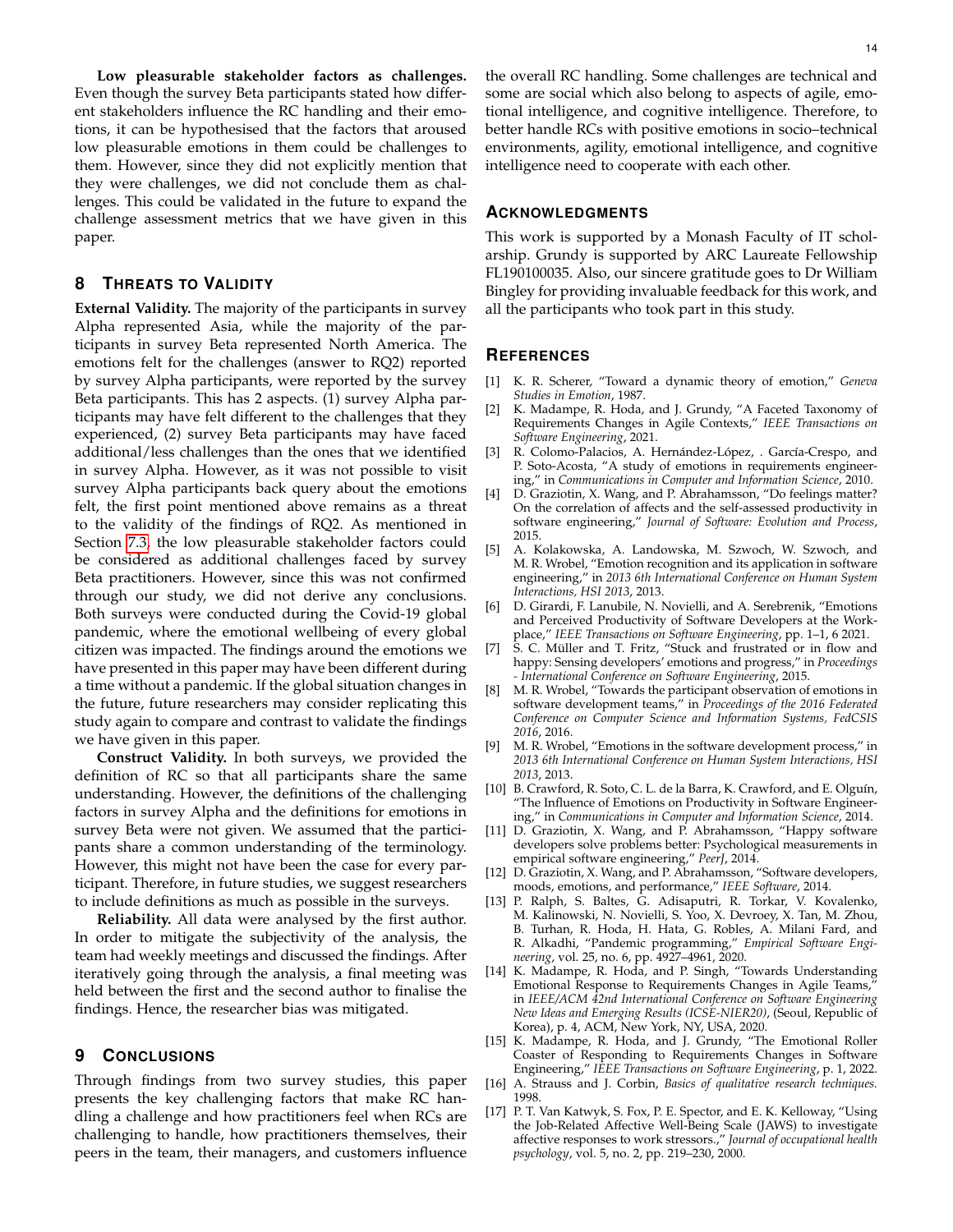- <span id="page-14-0"></span>[18] R. Hoda, "Socio-Technical Grounded Theory for Software Engineering," *IEEE Transactions on Software Engineering*, pp. 1–1, 8 2021.
- <span id="page-14-1"></span>[19] K. Curcio, T. Navarro, A. Malucelli, and S. Reinehr, "Requirements engineering: A systematic mapping study in agile software development," *Journal of Systems and Software*, vol. 139, pp. 32–50, 5 2018.
- <span id="page-14-2"></span>[20] V. T. Heikkila, D. Damian, C. Lassenius, and M. Paasivaara, "A Mapping Study on Requirements Engineering in Agile Software Development," in *41st Euromicro Conference on Software Engineering and Advanced Applications (SEAA 2015)*, pp. 199–207, Institute of Electrical and Electronics Engineers Inc., 10 2015.
- <span id="page-14-3"></span>[21] E. M. Schön, J. Thomaschewski, and M. J. Escalona, "Agile Requirements Engineering: A systematic literature review," *Computer Standards and Interfaces*, vol. 49, pp. 79–91, 1 2017.
- <span id="page-14-4"></span>[22] I. Inayat, S. S. Salim, S. Marczak, M. Daneva, and S. Shamshirband, "A systematic literature review on agile requirements engineering practices and challenges," *Computers in Human Behavior*, vol. 51, pp. 915–929, 10 2015.
- <span id="page-14-5"></span>[23] M. Kuutila, M. V. Mäntylä, M. Claes, M. Elovainio, and B. Adams, "Using experience sampling to link software repositories with emotions and work well-being," in *International Symposium on Empirical Software Engineering and Measurement*, 2018.
- <span id="page-14-6"></span>[24] N. Novielli, F. Calefato, and F. Lanubile, "Towards discovering the role of emotions in stack overflow," in *6th International Workshop on Social Software Engineering, SSE 2014 - Proceedings*, 2014.
- <span id="page-14-7"></span>[25] D. Pletea, B. Vasilescu, and A. Serebrenik, "Security and emotion: Sentiment analysis of security discussions on GitHub," in *11th Working Conference on Mining Software Repositories, MSR 2014 - Proceedings*, 2014.
- <span id="page-14-8"></span>[26] R. Colomo-Palacios, T. Samuelsen, and C. Casado-Lumbreras, "Emotions in software practice: Presentation vs. coding," in *Proceedings - 2019 IEEE/ACM 4th International Workshop on Emotion Awareness in Software Engineering, SEmotion 2019*, pp. 23–28, Institute of Electrical and Electronics Engineers Inc., 5 2019.
- <span id="page-14-9"></span>[27] A. Fountaine and B. Sharif, "Emotional awareness in software development: Theory and measurement," in *Proceedings - 2017 IEEE/ACM 2nd International Workshop on Emotion Awareness in Software Engineering, SEmotion 2017*, pp. 28–31, Institute of Electrical and Electronics Engineers Inc., 6 2017.
- <span id="page-14-10"></span>[28] A. Murgia, M. Ortu, P. Tourani, B. Adams, and S. Demeyer, "An exploratory qualitative and quantitative analysis of emotions in issue report comments of open source systems," *Empirical Software Engineering*, 2018.
- <span id="page-14-11"></span>[29] G. Yang, S. Baek, J. W. Lee, and B. Lee, "Analyzing emotion words to predict severity of software bugs: A case study of open source projects," in *Proceedings of the ACM Symposium on Applied Computing*, vol. Part F128005, 2017.
- <span id="page-14-12"></span>[30] A. Murgia, P. Tourani, B. Adams, and M. Ortu, "Do developers feel emotions? An exploratory analysis of emotions in software artifacts," in *11th Working Conference on Mining Software Repositories, MSR 2014 - Proceedings*, 2014.
- <span id="page-14-13"></span>[31] N. Novielli, F. Calefato, and F. Lanubile, "A gold standard for emotion annotation in stack overflow," in *Proceedings - International Conference on Software Engineering*, 2018.
- <span id="page-14-14"></span>[32] K. Neupane, K. Cheung, and Y. Wang, "EmoD: An End-to-End Approach for Investigating Emotion Dynamics in Software Development," in *Proceedings - 2019 IEEE International Conference on Software Maintenance and Evolution, ICSME 2019*, pp. 252–256, Institute of Electrical and Electronics Engineers Inc., 9 2019.
- <span id="page-14-15"></span>[33] K. Werder and S. Brinkkemper, "MEME: Toward a method for emotions extraction from github," in *Proceedings - International Conference on Software Engineering*, 2018.
- <span id="page-14-16"></span>[34] E. Guzman and B. Bruegge, "Towards emotional awareness in software development teams," in *2013 9th Joint Meeting of the European Software Engineering Conference and the ACM SIGSOFT Symposium on the Foundations of Software Engineering, ESEC/FSE 2013 - Proceedings*, 2013.
- <span id="page-14-17"></span>[35] D. Girardi, F. Lanubile, N. Novielli, and D. Fucci, "Sensing Developers Emotions: The Design of a Replicated Experiment," in *IEEE/ACM 3rd International Workshop on Emotion Awareness in Software Engineering (SEmotion)*, 2018.
- <span id="page-14-18"></span>[36] R. Colomo-Palacios, C. Casado-Lumbreras, P. Soto-Acosta, and . García-Crespo, "Using the affect grid to measure emotions in software requirements engineering," *Journal of Universal Computer Science*, vol. 17, no. 9, pp. 1281–1298, 2011.
- <span id="page-14-19"></span>[37] G. R. VandenBos, *APA Dictionary of Psychology*. American Psychological Association, 2007.
- <span id="page-14-20"></span>[38] P. Koval, E. A. Butler, T. Hollenstein, D. Lanteigne, and P. Kuppens, "Emotion regulation and the temporal dynamics of emotions: Effects of cognitive reappraisal and expressive suppression on emotional inertia," *Cognition and Emotion*, vol. 29, pp. 831–851, 7 2015.
- <span id="page-14-21"></span>[39] J. J. Gross and R. Thompson, "Emotion regulation: Conceptual foundations. In J.J. Gross (Ed.), Handbook of emotion regulation. New York: Guilford Press.," in *Handbook of Emotion Regulation*, vol. 3, 2007.
- <span id="page-14-22"></span>[40] S. Koole, "The psychology of emotion regulation: An integrative review," 2009.
- <span id="page-14-23"></span>[41] B. A. Kitchenham and S. L. Pfleeger, "Personal opinion surveys," in *Guide to Advanced Empirical Software Engineering*, pp. 63–92, Springer London, 2008.
- <span id="page-14-24"></span>[42] B. A. Kitchenham, S. L. Pfleeger, L. M. Pickard, P. W. Jones, D. C. Hoaglin, K. El Emam, and J. Rosenberg, "Preliminary guidelines for empirical research in software engineering," *IEEE Transactions on Software Engineering*, vol. 28, no. 8, pp. 721–734, 2002.
- <span id="page-14-25"></span>[43] T. Punter, M. Ciolkowski, B. Freimut, and I. John, "Conducting on-line surveys in software engineering," in *Proceedings - 2003 International Symposium on Empirical Software Engineering, ISESE 2003*, pp. 80–88, Institute of Electrical and Electronics Engineers Inc., 2003.
- <span id="page-14-26"></span>[44] B. W. Boehm, "Software Engineering Economics," in *Pioneers and Their Contributions to Software Engineering: sd&m Conference on Software Pioneers, Bonn, June 28/29, 2001, Original Historic Contributions* (M. Broy and E. Denert, eds.), pp. 99–150, Berlin, Heidelberg: Springer Berlin Heidelberg, 2001.
- <span id="page-14-27"></span>[45] S. Anwer, L. Wen, and Z. Wang, "A systematic approach for identifying requirement change management challenges: Preliminary results," in *EASE '19: Proceedings of the Evaluation and Assessment on Software Engineering*, (New York, NY, USA), pp. 230–235, Association for Computing Machinery, 4 2019.
- <span id="page-14-28"></span>[46] R. Hoda, J. Noble, and S. Marshall, "The impact of inadequate customer collaboration on self-organizing Agile teams," in *Information and Software Technology*, vol. 53, pp. 521–534, Elsevier, 5 2011.
- <span id="page-14-29"></span>[47] M. K. Curumsing, *Emotion-oriented requirements engineering*. PhD thesis, 2017.
- <span id="page-14-30"></span>[48] D. Watson, L. A. Clark, and A. Tellegen, "Development and validation of brief measures of positive and negative affect: The PANAS scales.," *Journal of Personality and Social Psychology*, vol. 54, no. 6, 1988.
- <span id="page-14-31"></span>[49] E. Diener, D. Wirtz, W. Tov, C. Kim-Prieto, D. w. Choi, S. Oishi, and R. Biswas-Diener, "New well-being measures: Short scales to assess flourishing and positive and negative feelings," *Social Indicators Research*, vol. 97, no. 2, 2010.
- <span id="page-14-32"></span>[50] C. D. Fisher, "Emotions at work: What do people feel and how should we measure it? Part of the Human Resources Management Commons," tech. rep., 1997.
- <span id="page-14-33"></span>[51] University of York. NHS Centre for Reviews & Dissemination, *Systematic Reviews: CRD's guidance for undertaking reviews in health care*. CRD, University of York, 2009.
- <span id="page-14-34"></span>[52] "Job-related Affective Well-being Scale JAWS - Paul Spector."
- <span id="page-14-35"></span>[53] SlashData Ltd., "The Global Developer Population Report 2019," tech. rep., 2019.
- <span id="page-14-36"></span>[54] "14th State of Agile Report — State of Agile," tech. rep., https://stateofagile.com/, 2020.
- <span id="page-14-37"></span>[55] K. Madampe, R. Hoda, J. Grundy, and P. Singh, "Towards Understanding Technical Responses to Requirements Changes in Agile Teams," in *IEEE/ACM 42nd International Conference on Software Engineering Workshops (ICSEW20)*, (Seoul, Republic of Korea), p. 4, ACM, New York, NY, USA, 2020.
- <span id="page-14-38"></span>[56] M.-A. A. El-Migid, D. Cai, T. Niven, J. Vo, K. Madampe, J. Grundy, and R. Hoda, "Emotimonitor: A Trello power-up to capture and monitor emotions of Agile teams," *Journal of Systems and Software*, vol. 186, p. 111206, 4 2022.
- <span id="page-14-39"></span>[57] S. Baltes, G. Park, and A. Serebrenik, "Is 40 the New 60? How Popular Media Portrays the Employability of Older Software Developers," *IEEE Software*, vol. 37, no. 6, 2020.
- <span id="page-14-40"></span>[58] K. Madampe, R. Hoda, and J. Grundy, "Towards Better Understanding of Agile Teams through Behavior Change Models," in *he 35th IEEE/ACM International Conference on Automated Software Engineering - Human-Centric Software Engineering and Cyber Security Workshop*, (Melbourne), 2020.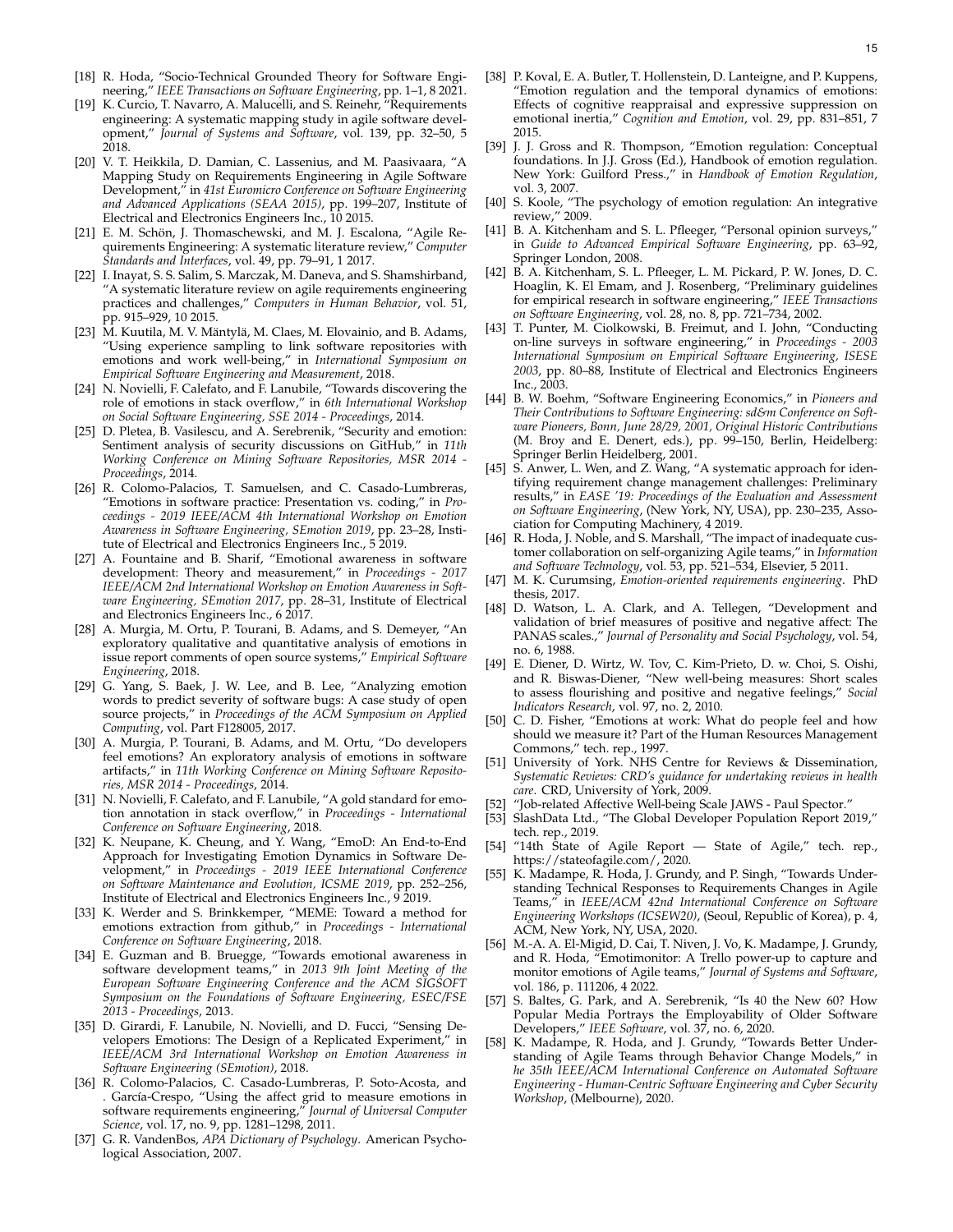| TABLE 7                                                                                                             |  |
|---------------------------------------------------------------------------------------------------------------------|--|
| Information of Current/Most Recent Project of the Survey Alpha and Beta Participants (Other: $\leq$ 5 participants) |  |

| <b>Survey Alpha</b>        |                   |                           |                          |                                                                                                                                                                                 |                   |
|----------------------------|-------------------|---------------------------|--------------------------|---------------------------------------------------------------------------------------------------------------------------------------------------------------------------------|-------------------|
| <b>Project Domain</b>      | # of Participants | <b>Project Category</b>   | # of Participants        | <b>Agile Method Used</b>                                                                                                                                                        | # of Participants |
| IT                         | $\blacksquare$ 23 | New Development           | $\sqrt{22}$              | Scrum                                                                                                                                                                           | $\blacksquare$ 28 |
| Other                      | 17                | Software as a Service     | $\blacksquare$           | Other                                                                                                                                                                           | $\blacksquare$ 12 |
|                            |                   | Other                     | $\mathbf{I}$             |                                                                                                                                                                                 |                   |
| <b>Team Size</b>           | # of People       | <b>Iteration Length</b>   | # of Weeks               |                                                                                                                                                                                 |                   |
| Minimum                    | 3                 | Minimum                   | $\overline{2}$           |                                                                                                                                                                                 |                   |
| Maximum                    | 80                | Maximum                   | 10                       |                                                                                                                                                                                 |                   |
| Mean                       | 14.36             | Mean                      | 3.28                     |                                                                                                                                                                                 |                   |
| <b>Standard Deviation</b>  | 15.54             | <b>Standard Deviation</b> | 2.25                     |                                                                                                                                                                                 |                   |
|                            |                   |                           |                          | Practices Followed (Order of the Bars in Each Graph Below: Never $\rightarrow$ Sometimes $\rightarrow$ About half the time $\rightarrow$ Most of the Time $\rightarrow$ Always) |                   |
| Collective Estimation      | - - - - -         | Product Backlog           | $\overline{\phantom{a}}$ | Scrum/Kanban Board                                                                                                                                                              |                   |
| <b>Customer Demos</b>      |                   | Short iterations/Sprints  |                          | Self-assignment                                                                                                                                                                 |                   |
| Daily Standup/Team Meeting |                   | Release Planning          |                          | Sprint Backlog                                                                                                                                                                  |                   |
| Definition of Done         |                   | Retrospectives            |                          | <b>User Stories</b>                                                                                                                                                             |                   |
| <b>Iteration Planning</b>  | . U               | <b>Review Meetings</b>    | - - - II                 | Pair Programming                                                                                                                                                                | . 8               |
| <b>Survey Beta</b>         |                   |                           |                          |                                                                                                                                                                                 |                   |
| <b>Project Domain</b>      | # of Participants | <b>Project Category</b>   | # of Participants        | Development Method Used                                                                                                                                                         | # of Participants |
| IT                         | 122               | New development           | 115                      | Scrum                                                                                                                                                                           | 57                |
| Finance & Banking          | 30                | Software as a Service     | 47                       | Dynamic System Development                                                                                                                                                      | 44                |
| Manufacturing              | 10                | Maintenance               | $\blacksquare$ 22        | Feature Driven Development                                                                                                                                                      | $\sqrt{25}$       |
| Transport                  | $\blacksquare$ 10 | Migration                 | 17                       | Waterfall                                                                                                                                                                       | $\blacksquare$ 17 |
| Telecom                    | $\overline{7}$    |                           |                          | Kanban                                                                                                                                                                          | 14                |
| Other                      | $\blacksquare$ 16 |                           |                          | Crystal                                                                                                                                                                         | $\blacksquare$ 11 |
| <b>Team Size</b>           | # of People       | <b>Iteration Length</b>   | # of Weeks               | None                                                                                                                                                                            | $\mathbf{R}$      |
| Minimum                    | $\mathbf{1}$      | Minimum                   | $\mathbf{1}$             | Other                                                                                                                                                                           | $\blacksquare$ 11 |
| Maximum                    | 100               | Maximum                   | 10                       |                                                                                                                                                                                 |                   |
| Mean                       | 18.61             | Mean                      | 5.67                     |                                                                                                                                                                                 |                   |
| <b>Standard Deviation</b>  | 18.8              | <b>Standard Deviation</b> | 2.11                     |                                                                                                                                                                                 |                   |
|                            |                   |                           |                          | Practices Followed (Order of the Bars in Each Graph Below: Never $\rightarrow$ Sometimes $\rightarrow$ About half the time $\rightarrow$ Most of the time $\rightarrow$ Always) |                   |
| Collective Estimation      |                   | Product Backlog           |                          | Scrum/Kanban Board                                                                                                                                                              | --- <b>115</b>    |
| <b>Customer Demos</b>      |                   | Short Iterations/Sprints  |                          | Self-assignment                                                                                                                                                                 |                   |
| Daily Standup/team meeting |                   | Release Planning          |                          | Sprint Backlog                                                                                                                                                                  |                   |
| Definition of Done         |                   | Retrospectives            |                          | <b>User Stories</b>                                                                                                                                                             |                   |
| <b>Iteration Planning</b>  |                   | <b>Review Meetings</b>    |                          | Use Cases                                                                                                                                                                       |                   |
| Pair Programming           | -----             |                           |                          |                                                                                                                                                                                 |                   |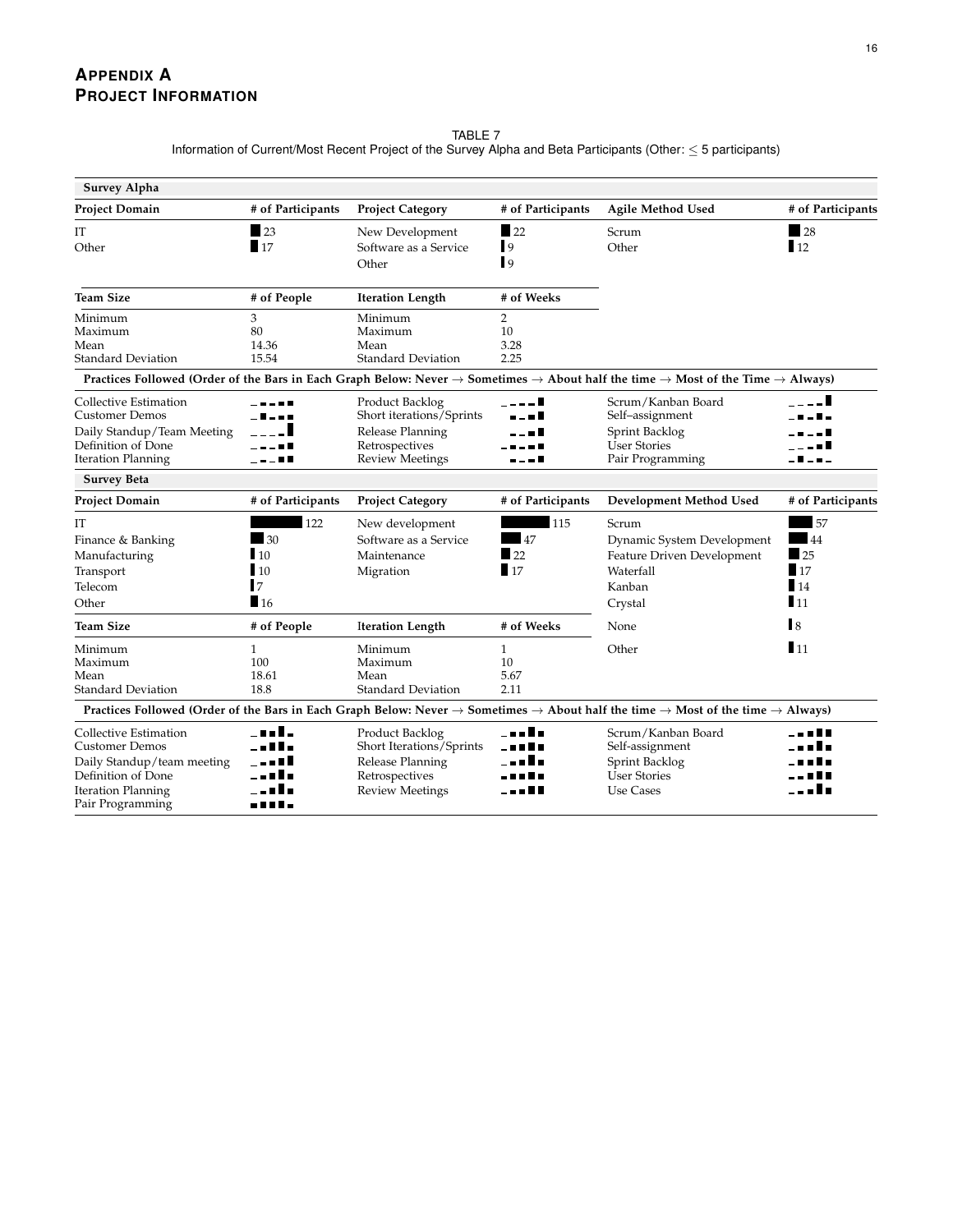# **APPENDIX B CHALLENGES AND EMOTIONS FELT – EXAMPLES**

TABLE 8

<span id="page-16-0"></span>Challenges and Emotions Felt (Dev: Developer; BA: Business Analyst; AC/SM: Agile Coach/ Scrum Master; Mgr: Manager; Sys. Admin: System Administrator)

| Challenge          | Dimension            | Emotions                                                     | Examples                                                                                                                                                                                                                                                                                                                                                                                                                                                                                                                                                                                                                                                                                                                                                              | Roles $(<$ Participants $>)$                                                                                                  |
|--------------------|----------------------|--------------------------------------------------------------|-----------------------------------------------------------------------------------------------------------------------------------------------------------------------------------------------------------------------------------------------------------------------------------------------------------------------------------------------------------------------------------------------------------------------------------------------------------------------------------------------------------------------------------------------------------------------------------------------------------------------------------------------------------------------------------------------------------------------------------------------------------------------|-------------------------------------------------------------------------------------------------------------------------------|
|                    |                      | Low <sup>1</sup> in gen.                                     | "Client requested a new functionality that would need to make a<br>lot of changes in the project that was developed with a high level<br>of complexity" - $\beta P82$                                                                                                                                                                                                                                                                                                                                                                                                                                                                                                                                                                                                 |                                                                                                                               |
| Complexity         | High                 | Anxious                                                      | "When we had to deal with additions and/or modifications that<br>were highly complex and/or unexpected, I tended to feel anxious"<br>– BP188                                                                                                                                                                                                                                                                                                                                                                                                                                                                                                                                                                                                                          | Dev ( $\beta$ P82, $\beta$ P128, $\beta$ P188)                                                                                |
|                    | Low                  | $High2$ in gen.<br>Excited<br>Energetic                      | "When the implementation turns out to be less complex than initially<br>$specified'' - \beta P94$                                                                                                                                                                                                                                                                                                                                                                                                                                                                                                                                                                                                                                                                     | Dev ( $\beta$ P82, $\beta$ P94, $\beta$ P110, $\beta$ P113, $\beta$ P125,<br>$\beta$ P128, $\beta$ P188)<br>BA (βP170, βP183) |
|                    |                      | $High1$ in gen.<br>Content<br>Calm<br>Relaxed                | "When the owner asked us change the third party service provider<br>which they insisted early on the project I felt energetic because we<br>could do it better and easier" – $\beta P113$                                                                                                                                                                                                                                                                                                                                                                                                                                                                                                                                                                             | Tester $(\beta P54)$<br>$AC/SM$ , Dev ( $\beta P76$ )<br>Dev, Mgr $(\beta P116)$<br>Dev, Sys. Admin ( $\beta$ P177)           |
| Cascading impact   | High                 | Low <sup>1</sup> in gen.<br>Angry<br>Discouraged<br>Fatigued | "Nightmarish changes that totally change the database design,<br>application design, program structure or involve a complete overhaul<br>of the application due to a basic assumption or understanding based<br>on which the application was developed being charged at the last<br>minute are extremely scary, time consuming, risky and difficult to<br>implement without from scratch. These are changes that involve a<br>change in database structure, constraints and relationship between<br>files, program logic, etc. Usually, this will require a re-estimation,<br>and change in deadlines. Sometimes this even requires starting from<br>scratch to avoid design issues" $- \beta P128$<br>"When requirements were significantly changed in the middle of | Dev ( $\beta$ P128, $\beta$ P138, $\beta$ P151, $\beta$ P188)                                                                 |
|                    |                      |                                                              | the project, typically needing significant modification of work we'd<br>already done, I tended to feel discouraged<br>and fatigued" $ \beta$ P188                                                                                                                                                                                                                                                                                                                                                                                                                                                                                                                                                                                                                     |                                                                                                                               |
|                    | Low                  | $High1$ in gen.<br>Content                                   | "Some examples are the wordings on screens, minor layout changes,<br>additional variations, or changes that can be implemented without<br>major changes to the existing application<br>design or program flow." – βP128                                                                                                                                                                                                                                                                                                                                                                                                                                                                                                                                               | Dev ( $\beta$ P128, $\beta$ P130)<br>BA, Dev, Tester (BP92)                                                                   |
| Size               | Large                | Low <sup>2</sup> in gen.                                     | "Large new features being added, that necessitate large rewrites<br>as they were well beyond the initial scope" $- \beta P10$                                                                                                                                                                                                                                                                                                                                                                                                                                                                                                                                                                                                                                         | Dev ( $\beta$ P10)                                                                                                            |
|                    |                      |                                                              | "well-defined feature definitions" - $\beta$ P174                                                                                                                                                                                                                                                                                                                                                                                                                                                                                                                                                                                                                                                                                                                     |                                                                                                                               |
| Definition         | Precise/clear        | $High1$ in gen.                                              | "When we finally got UI mockups, I was pleased that I knew exactly<br>what I was supposed to be building, instead of having to design the<br>UX as I went along. I was also happy all the details (fonts, spacing,<br>etc.) were exactly specified, so I could code it right the first time<br>instead of having to do a second pass for consistency with the rest<br>of the $UI'' - \beta P175$                                                                                                                                                                                                                                                                                                                                                                      | Dev ( $\beta$ P175)<br>Dev, Mgr $(\beta P174)$                                                                                |
|                    | Imprecise/unclear    | Low <sup>2</sup> in gen.                                     | "I just hate projects where I need to run after information cause<br>nobody knows anything, it tends to put me in a negative mood"<br>– BP104                                                                                                                                                                                                                                                                                                                                                                                                                                                                                                                                                                                                                         | Dev ( $\beta$ P104)                                                                                                           |
| Access to customer | Easy/regular<br>Calm |                                                              | "Requirements for permitting issuance manual refunds changed<br>to require a not more fraud detection code. I was calm when we had<br>this change, because we have regular conversations with the<br>stakeholder who the project was for. With the regular collaboration,<br>I knew that she would understand delay at not be angry at us for<br>this" – $\beta P184$                                                                                                                                                                                                                                                                                                                                                                                                 | Dev, Mgr $(\beta P187)$<br>Dev, Tester ( $\beta$ P184)<br>AC/SM, Dev, Tester ( $\beta$ P83)                                   |
|                    |                      |                                                              | "satisfied. Customer input happens throughout the development<br>process" – βP187                                                                                                                                                                                                                                                                                                                                                                                                                                                                                                                                                                                                                                                                                     |                                                                                                                               |
|                    |                      |                                                              | "well we used Dynamic systems development method in our<br>project as the client needed an updation on their application as<br>the are shifting to an newer location we used Rapid Application<br>Development using DSDM. Overall it was an fatigued experience<br>cause project seems to be moving a bit gloomy as client was<br>always busy so reply was much delayed." - $\beta P165$                                                                                                                                                                                                                                                                                                                                                                              |                                                                                                                               |
|                    | Difficult/irregular  | Fatigued<br>Gloomy                                           | "Late in the dev phase of a new work project, my client changed<br>their requirements; specifically they wanted to change how their<br>data is loaded into the application, changing it from an XLS file<br>to a database table I had to rebuild the file loader completely.<br>It made me feel angry because I felt they do not understand my<br>position, did not take our meetings seriously or read my<br>emails clearly to prevent this from happening" $ \beta$ P150                                                                                                                                                                                                                                                                                            | Dev ( $\beta$ P125, $\beta$ P165)<br>Dev, Tester ( $\beta$ P150)                                                              |
| Effort required    | High                 | Low <sup>2</sup> in gen.                                     | "The client asked for an unexpected change when we had finished<br>loading more than 25gbs of data and also all the databases were<br>already connected. We had to make a change, call the engineers<br>and rewrite more than 256 lines of code and upload everything<br>back to the two servers. The change was basically that the he<br>wanted the app to be hybrid. It was an app for mobile payments.<br>The client wanted the app to work with all devices, when at the<br>beginning he had asked for it only for android. The conversion was<br>not difficult, the problem was to delete all files from the server and<br>upload everything again. It was a headache" – βP72<br>"These emotions were experienced when requirements are changed                  | Dev $(\beta P123)$<br>$AC/SM$ , Dev ( $\beta$ P72)                                                                            |
|                    |                      |                                                              | that will increase the amount of effort required significantly" – $\beta P123$                                                                                                                                                                                                                                                                                                                                                                                                                                                                                                                                                                                                                                                                                        |                                                                                                                               |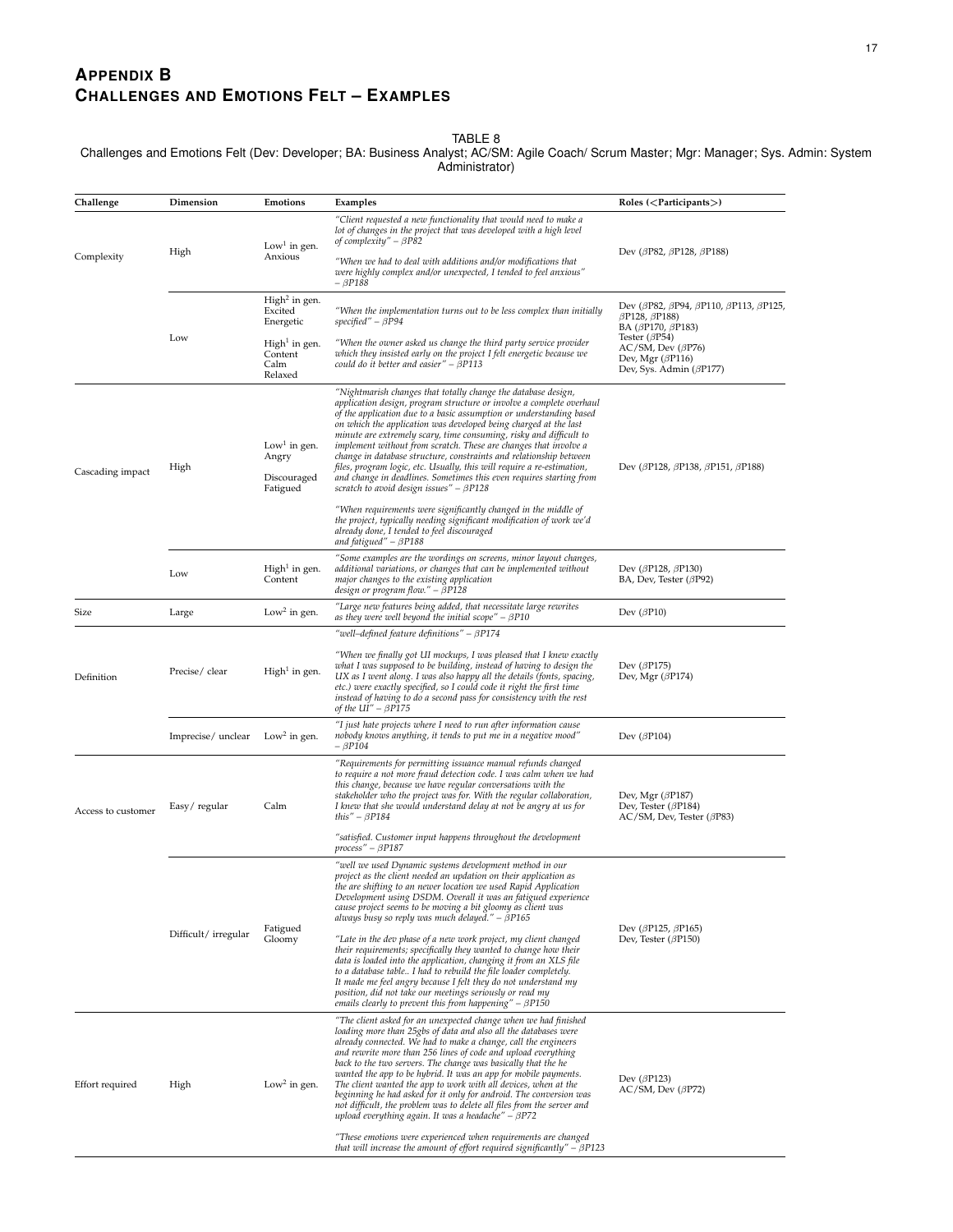## **APPENDIX C PRACTITIONER–RELATED FACTORS – EXAMPLES**

#### TABLE 9

Practitioner–related factors (IC1–IC4: Further Consequences; in gen.: in general; Dev: Developer; Mgr: Manager; AC/SM: Agile Coach/Scrum Master; BA: Business Analyst; PO: Product Owner)

| <b>IDFactor</b>                                                           | Emotions                                                                   | Examples                                                                                                                                                                                                                                                                                                                                                                                                                                                                                                                                                                                                              | Roles ( $\langle$ Participants $\rangle$ )                                                                                                                                                            |
|---------------------------------------------------------------------------|----------------------------------------------------------------------------|-----------------------------------------------------------------------------------------------------------------------------------------------------------------------------------------------------------------------------------------------------------------------------------------------------------------------------------------------------------------------------------------------------------------------------------------------------------------------------------------------------------------------------------------------------------------------------------------------------------------------|-------------------------------------------------------------------------------------------------------------------------------------------------------------------------------------------------------|
| [+A] Preference in learning/<br>knowledge acquisition [IC2, IC3, IC4]     | High <sup>2</sup> in gen.<br>Excited<br>Inspired                           | "Because I was assigned with the changes related to the component I was<br>responsible, and it was interesting because I had to learn new concepts"<br>– BP25<br>"I was working on project with dd payment method and they included the<br>concept of virtual payment so I had to do the webservice and linking the<br>payment bank account with our own webservice to capture the data which<br>was fun and excitement for me do it. It was new and I learned a lot out of<br>it which is great" - $\beta$ P126                                                                                                      | Dev ( $\beta$ P106, $\beta$ P199)<br>Dev, Tester ( $\beta$ P25,<br>$\beta$ P88, $\beta$ P134)<br>BA (βP189)<br>BA, Dev $(\beta P126)$<br>BA, Dev, Mgr $(\beta P143)$<br>$AC/SM$ , Dev ( $\beta$ P103) |
| [+B] High empowerment/ auntonomy/<br>responsibility <sup>[IC1]</sup>      | Energetic<br>Inspired<br>$High1$ in gen.<br>Satisfied<br>Relaxed           | "The combination of autonomy, pay, flexibility, and job satisfaction leads<br>to software engineers being quite happy compared to people in other<br>professions" - $\beta P195$<br>"I was placed as a head tech on a major project to save our company<br>thousands of dollars. Knowing that I could potentially save our company<br>over 1 million dollars with time saving and energy saving techniques<br>made me quite excited. I was really energetic and felt inspired to get the<br>best information I could to make sure our company could do the same<br>amount of work but use less energy" - $\beta P196$ | BA ( $\beta$ P195)<br>Mgr ( $\beta$ P107)<br>AC/SM, Tester<br>$(\beta P196)$                                                                                                                          |
| [+C] Practitioner ideating                                                | High <sup>2</sup> in gen.                                                  | "I felt these emotions with the ideas that came to my mind, about the<br>new project I am developing" - $\beta P81$<br>"When an addition to the functionality the costumer wants is something<br>you thought about before as some kind of exercise" - $\beta P94$                                                                                                                                                                                                                                                                                                                                                     | Dev ( $\beta$ P94)<br>PO $(\beta P81)$<br>AC/SM, Mgr, Tester<br>$(\beta P133)$                                                                                                                        |
| [-A] Difficulty in learning/knowledge<br>acquisition                      | Anxious<br>Gloomy<br>Fatigued<br>Discouraged<br>Depressed [over]           | "Anxious when i feel that the new technology is difficult to learn"<br>$-\beta P103$<br>"During the initial learning of clients modification i felt very anxious<br>during the learning procedure of [project management tool] $+$<br>Agile on the implementation" – $\beta P67$                                                                                                                                                                                                                                                                                                                                      | Mgr $(\beta P66)$<br>$AC/SM$ ( $\beta P67$ )<br>AC/SM, Dev<br>$(\beta P103)$<br>Tester, Product<br>Specialist ( $\beta$ P135)                                                                         |
| [-B] Less autonomy due to forced effort<br>on working overtime [IC5, IC6] | Low <sup>1</sup> in gen.<br>Low <sup>2</sup> in gen.<br>Bored<br>Depressed | "overwork, get stuck due to dependency on other developments,<br>only solve bugs, not see progress in the project  redo the same<br>story many times" - $\beta P106$<br>"Depression on the job is often misinterpreted as a bad attitude or<br>poor work ethic I feel sometimes depressed because of over time<br>work and excess of project on my head, due date is to near to me,<br>so that I lost my sleep and my relax time. so i felt to much depressed"<br>$ \beta$ P147                                                                                                                                       | Dev ( $\beta$ P56, $\beta$ P86,<br>$\beta$ P89, $\beta$ P106)<br>Dev, Tester<br>$(\beta P192)$<br>BA (βP132,<br>$\beta$ P147)<br>BA, Dev $(\beta P126)$<br>$AC/SM$ ( $\beta$ P129)                    |
| [-D] Making mistakes                                                      | Low <sup>1</sup> in gen.<br>Depressed [over]                               | "whenever i missed just liltle mistake like forget to add a semicolon<br>$Iol'' - \beta P133$<br>"some time over depression to run the program and finding the new<br>code for gaining our knowledge and developing the advanced<br>technology and identify the mistake easy replaced" $ \beta P65$                                                                                                                                                                                                                                                                                                                   | Dev ( $\beta$ P131)<br>Tester $(\beta P65)$<br>BA, PO, Tester<br>$(\beta P141)$<br>Mgr, PO, Tester<br>$(\beta \bar{P}155)$                                                                            |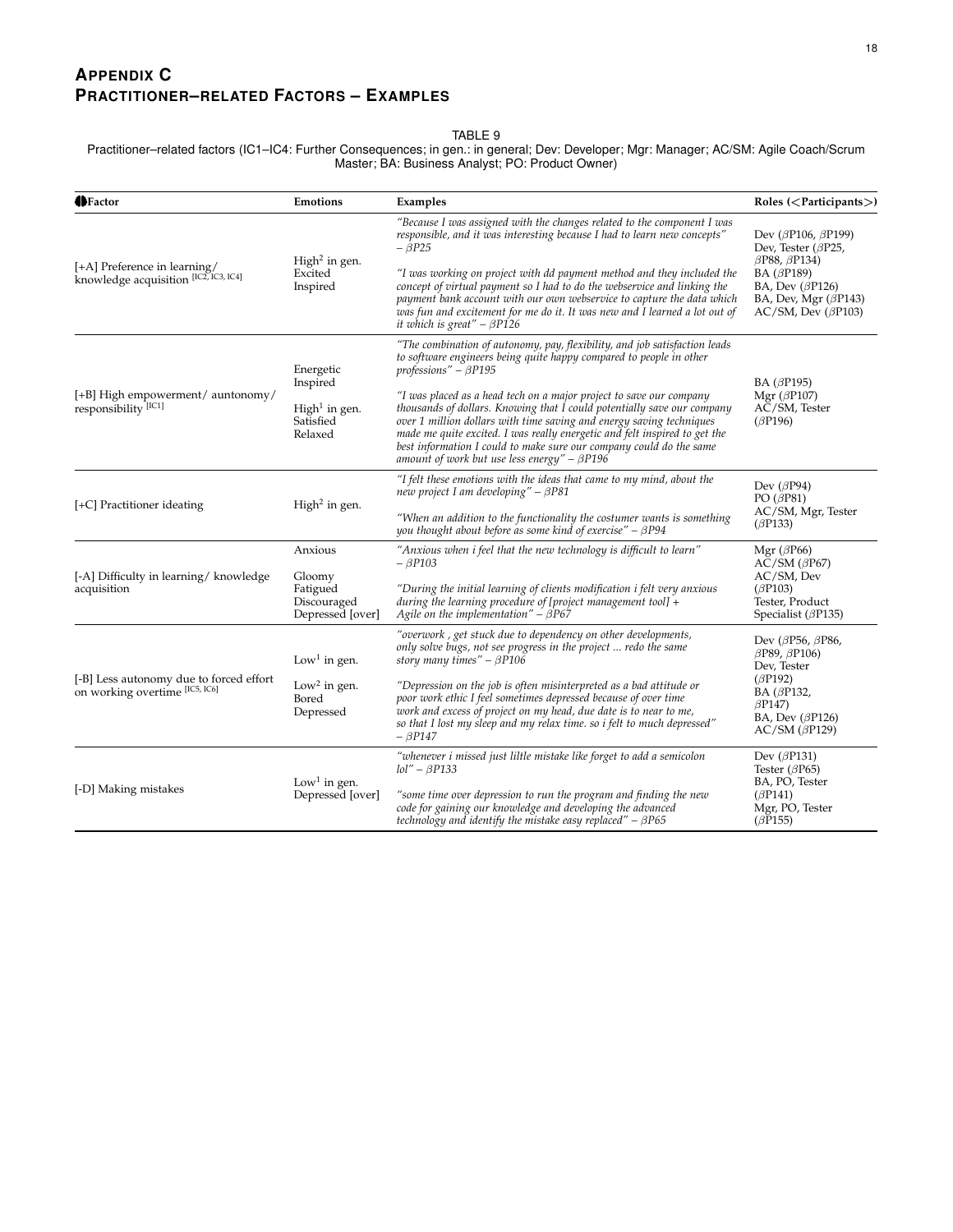# **APPENDIX D PEER–RELATED FACTORS – EXAMPLES**

#### TABLE 10

Peer–related factors (PC1–PC5: Additional Consequence of the Antecedent; in gen.: in general; Dev: Developer; Mgr: Manager; AC/SM: Agile Coach/Scrum Master; BA: Business Analyst; PO: Product Owner)

| <b>名</b> Factor                                                                                       | Emotions                                                                                              | Examples                                                                                                                                                                                                                                                                                                                                                                                                             | Roles $(<$ Participants $>)$                                                                                                   |
|-------------------------------------------------------------------------------------------------------|-------------------------------------------------------------------------------------------------------|----------------------------------------------------------------------------------------------------------------------------------------------------------------------------------------------------------------------------------------------------------------------------------------------------------------------------------------------------------------------------------------------------------------------|--------------------------------------------------------------------------------------------------------------------------------|
|                                                                                                       | Inspired                                                                                              | "I feel inspired in my project work team members. It help of my<br>team members and my project team member is very<br>knowledgeable persons" - $\beta$ P107                                                                                                                                                                                                                                                          |                                                                                                                                |
| [+A] Having the required expertise/competency/<br>relevant experience of the peers                    | High <sup>1</sup> in gen.<br>Relaxed<br>Satisfied<br>Calm<br>At ease                                  | " I belonged to an experienced team. Updating and changing<br>requirements - just as with any project - is something we had<br>done several times before this particular project. We (mostly)<br>knew what to expect and how to handle any unscheduled<br>issues or errors. We had every reason to stay calm and implement<br>changes in the same way we had done multiple times before"<br>$ \beta$ P101            | Dev $(\beta P61)$<br>Tester $(\beta P54)$<br>Mgr ( $\beta$ P101, $\beta$ P107)<br>Dev, Mgr $(\beta P174)$                      |
| [+B] High efficiency/ productivity of peers                                                           | High <sup>2</sup> in gen.<br>Inspired<br>Excited<br>Energetic                                         | "its combination of doing work that is doing work efficient the<br>output come also very well once we do energetic work we get<br>excited result that result give enthusiastic state these all are come<br>we inspired some thing on our work that inspire we find" $-\beta P176$                                                                                                                                    | Dev ( $\beta$ P176, $\beta$ P156)<br>Mgr ( $\beta$ P186, $\beta$ P167, $\beta$ P107)<br>Dev, Mgr $(\beta P193)$                |
|                                                                                                       | Relaxed<br>Satisfied<br>Calm<br>At ease                                                               | "At sometime, I feel more at-ease whenever there is a change in<br>requirements from our client side because of my team members<br>as they are more efficient in their work and sometimes they don't<br>need any presence of mine in that time which makes me feel<br>at-ease" – BP109                                                                                                                               |                                                                                                                                |
| [+C] Better relationship management within the<br>team through collaboration and engagement [PC1-PC5] | High <sup>2</sup> in gen.<br>Inspired<br>Energetic<br>$High1$ in gen.<br>Relaxed<br>Satisfied<br>Calm | "When the team is functioning well, management is<br>communicating, and the revision process is flowing smoothly, I<br>feel relaxed and satisfied that we're going to meet objectives<br>on time and on budget" - $\beta$ P198<br>"As we have the MVVM framework, the change of UI is<br>concentrated on a small number of source code files. The<br>changes are still within the scope of my work. Furthermore,     | Dev ( $\beta$ P3, $\beta$ P96, $\beta$ P118, $\beta$ P160,<br>$\beta$ P198)<br>$BA$ ( $\beta$ P117)<br>Mgr (βP37, βP68, βP107) |
|                                                                                                       |                                                                                                       | the requirement changes follow standard SOP and Scrum<br>process. We had a meeting to break down the requirements<br>into tasks, prioritise user stories and commit tasks within our<br>working hours. The changes also went through a proper<br>discussion between all team members, managers and<br>software architect to estimate the effort and the impact of<br>the changes on production systems" $- \beta P3$ | Dev, Mgr ( $\beta$ P38, $\beta$ P41)<br>Dev, Mgr, Tester ( $\beta$ P100)                                                       |
| [-B] Low efficiency/low productivity of the team                                                      | Low <sup>1</sup> in gen.<br>Angry<br>Anxious                                                          | "slow co-workers" - $\beta$ P133                                                                                                                                                                                                                                                                                                                                                                                     |                                                                                                                                |
|                                                                                                       |                                                                                                       | "I feel angry anxious anytime I work with old folks who<br>always have a slow work rate and always believes in their<br>traditional way of performing duties I am always furious and<br>always hope I get younger teammates" - $\beta P156$                                                                                                                                                                          | Dev ( $\beta$ P110, $\beta$ P156)<br>$AC/SM$ , Mgr, Tester ( $\beta$ P133)                                                     |
| [-D] Team members making mistakes                                                                     | Low <sup>1</sup> in gen.<br>Angry<br>Disgusted                                                        | "when something developed not working because of someone<br>else did a mistake" - $\beta P53$                                                                                                                                                                                                                                                                                                                        | Dev $(\beta P53)$<br>Mgr ( $\beta$ P186)<br>$AC/SM$ ( $\beta$ P197)                                                            |
|                                                                                                       |                                                                                                       | Sometimes teammate make mistakes on very important projects.<br>These t $\beta$ Pes of emotions are faced [by] all guys" – $\beta$ P186                                                                                                                                                                                                                                                                              |                                                                                                                                |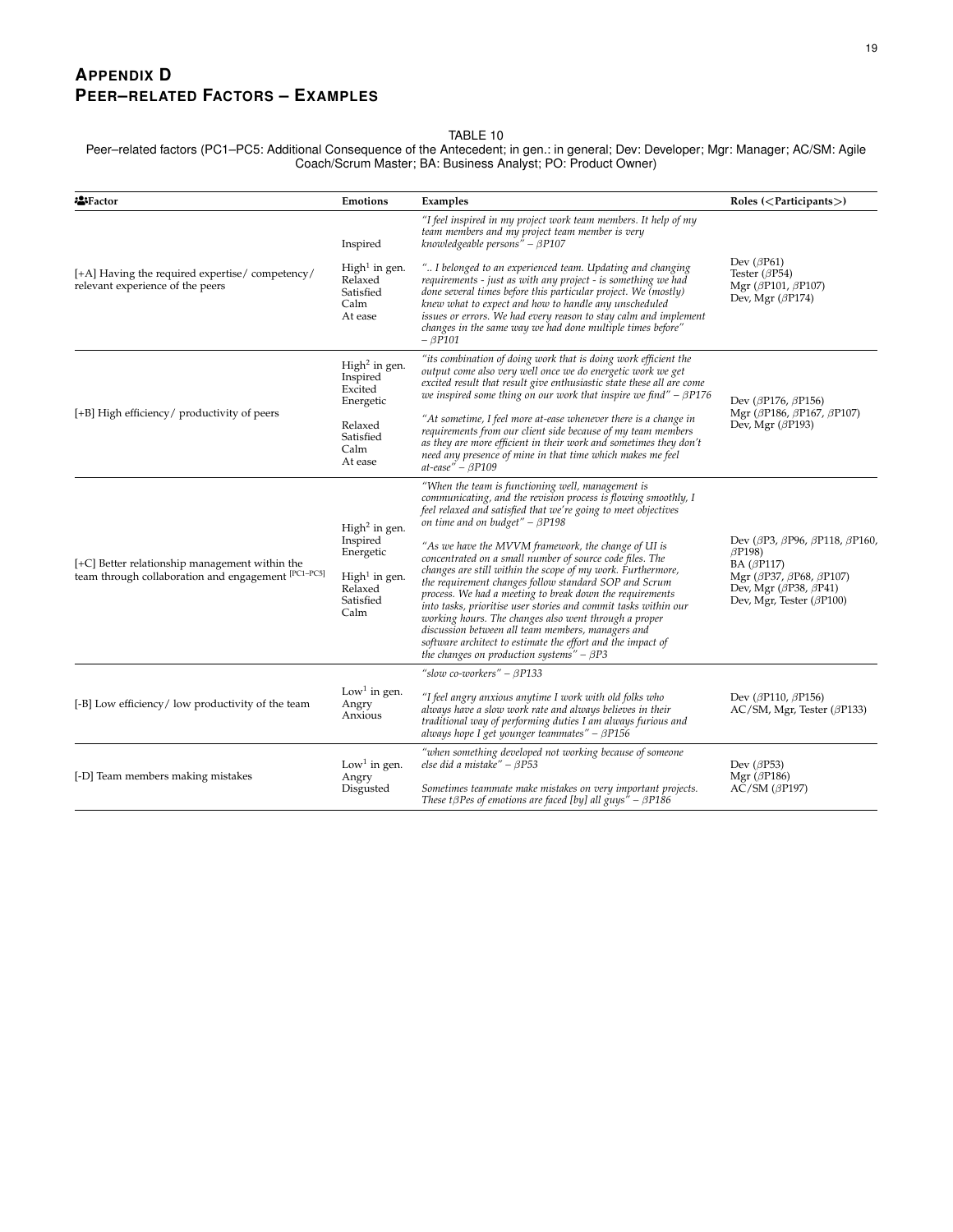# **APPENDIX E MANAGER–RELATED FACTORS – EXAMPLES**

#### TABLE 11

Manager–related factors (in gen.: in general; Dev: Developer; Mgr: Manager; AC/SM: Agile Coach/Scrum Master; BA: Business Analyst; PO: Product Owner)

| 盘Factor                                                                                                           | <b>Emotions</b>                                               | Examples                                                                                                                                                                                                                                                                                                                                                                                      | Roles $(<$ Participants $>)$                                                |
|-------------------------------------------------------------------------------------------------------------------|---------------------------------------------------------------|-----------------------------------------------------------------------------------------------------------------------------------------------------------------------------------------------------------------------------------------------------------------------------------------------------------------------------------------------------------------------------------------------|-----------------------------------------------------------------------------|
| [+A] Manager having empathy (social awareness)                                                                    | Energetic                                                     | "Because I was never given a pressure on completion due date and I<br>was never given a negative reviews on the ongoing project day by<br>$day'' - \beta P132$                                                                                                                                                                                                                                | BA ( $\beta$ P132)<br>BA, Dev $(\beta P200)$<br>Mgr $(\beta P45)$           |
|                                                                                                                   | $High1$ in gen.<br>Calm                                       | "one spotify project our team member is mistake, we find the mistake<br>last time, so immediate work day night we finish the project. and very<br>calm, because our new team leader says every project [is] a lesson"<br>$-\beta P45$                                                                                                                                                         |                                                                             |
| [+B] Manager building better relationships through<br>communication and coordination (relationship<br>management) | Inspired                                                      | "My manger makes me feel inspired whenever he speaks with me"<br>$-\beta P61$                                                                                                                                                                                                                                                                                                                 | Dev $(\beta P61)$<br>BA, Dev, Mgr $(\beta P143)$<br>$AC/SM$ ( $\beta$ P153) |
|                                                                                                                   | Satisfied<br>Relaxed                                          | "great project managers are great communicators with high emotional<br>intelligence. prompt and honest communication immediately gives a<br>project manager satisfied and relaxed" - $\beta$ P153                                                                                                                                                                                             |                                                                             |
| [-A] Manager lacking empathy (social awareness)                                                                   |                                                               | "my ex team leader was suddenly angry for every minor mistake"<br>$-\beta P45$                                                                                                                                                                                                                                                                                                                |                                                                             |
|                                                                                                                   | Low <sup>1</sup> in gen.<br>Angry<br>Low <sup>2</sup> in gen. | "I worked more and more time each day to try to succesfully make<br>the job, and new issues appeared every day that needed more and<br>more time. We were all at same feelings but team leader didn't hear<br>his team feeling. He requested us to perform this project on at<br>'just in time'. I lost energy and I worked whithout any positive<br>feedback. I lost my flow" - $\beta$ P173 | Dev $(\beta P173)$<br>BA $(\beta P147)$<br>Mgr $(\beta P45)$                |
|                                                                                                                   |                                                               |                                                                                                                                                                                                                                                                                                                                                                                               |                                                                             |